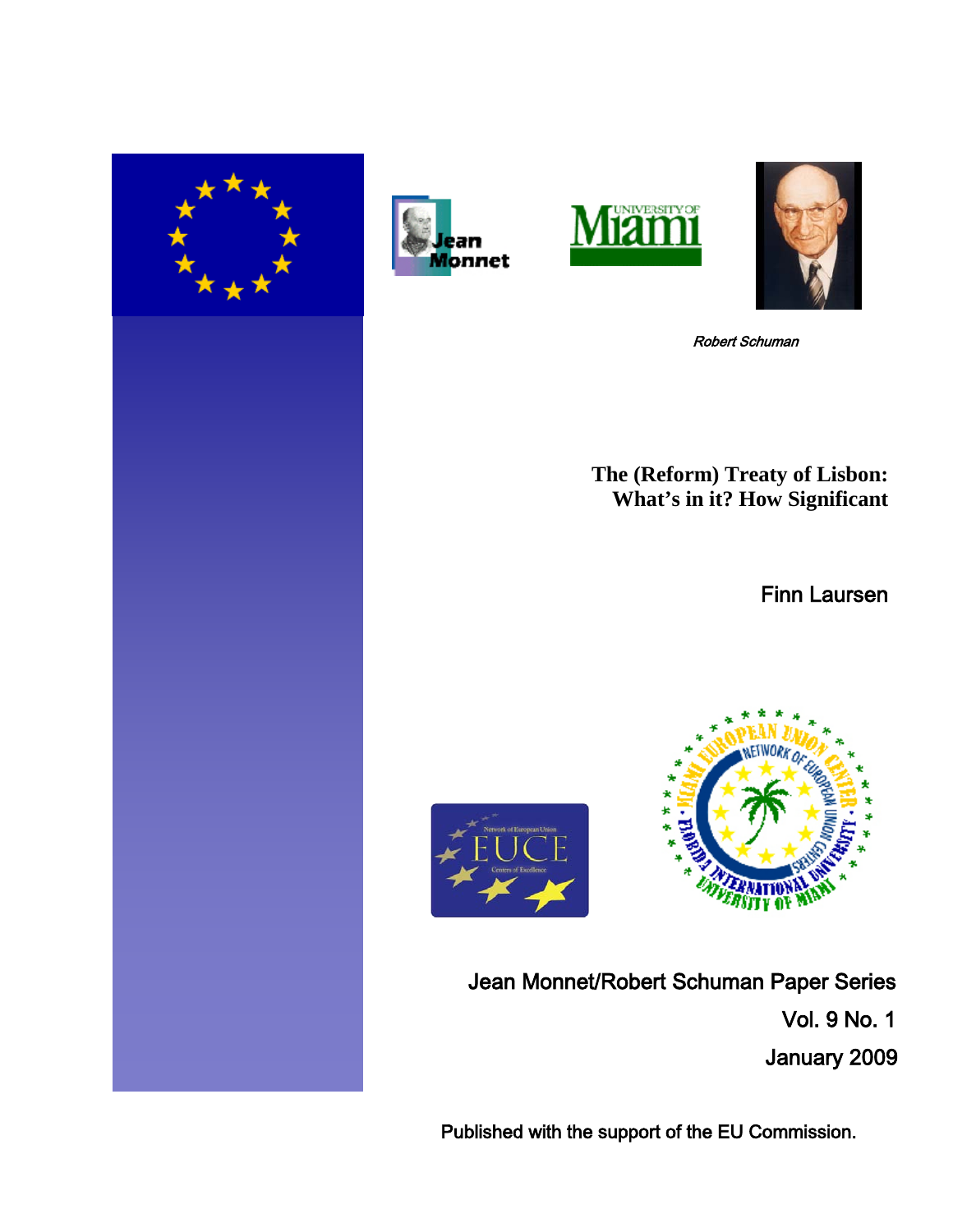#### **The Jean Monnet/Robert Schuman Paper Series**

The Jean Monnet/Robert Schuman Paper Series is produced by the Jean Monnet Chair of the University of Miami, in cooperation with the Miami-Florida European Union Center of Excellence, a partnership with Florida International University (FIU).

These monographic papers analyze ongoing developments within the European Union as well as recent trends which influence the EU's relationship with the rest of the world. Broad themes include, but are not limited to:

- ♦ EU Enlargement
- ♦ The Evolution of the Constitutional Process
- ♦ The EU as a Global Player
- ♦ Comparative Regionalisms
- ♦ The Trans-Atlantic Agenda
- ♦ EU-Latin American Relations
- ♦ Economic issues
- ♦ Governance
- ♦ The EU and its Citizens
- ♦ EU Law

As the process of European integration evolves further, the Jean Monnet/Robert Schuman Papers is intended to provide current analyses on a wide range of issues relevant to the EU. The overall purpose of the monographic papers is to contribute to a better understanding of the unique nature of the EU and the significance of its role in the world.

#### *Miami - Florida European Union Center Jean Monnet Chair Staff*

| University of Miami         | <b>Joaquín Roy</b> (Director)              |
|-----------------------------|--------------------------------------------|
| 1000 Memorial Drive         | <b>Astrid Boening</b> (Associate Director) |
| 101 Ferré Building          | María Lorca (Associate Editor)             |
| Coral Gables, FL 33124-2231 | <b>Maxime Larive</b> (Research Assistant)  |
| Phone: 305-284-3266         |                                            |
| Fax: (305) 284 4406         |                                            |
| Web: www.miami.edu/eucenter | <b>Florida International University</b>    |
|                             | Elisabeth Prugl (FIU, Co-Director)         |

#### *Inter-American Jean Monnet Chair Editorial Board:*

**Carlos Hakansson,** Universidad de Piura, Perú **Finn Laursen,** Dalhousie University, Halifax, Canada **Michel Levi-Coral,** Universidad Andina Simón Bolívar, Quito, Ecuador **José Luis Martínez-Estay¸** Universidad de los Andes, Santiago de Chile, Chile **Félix Peña,** Universidad Nacional de Tres de Febrero, Buenos Aires, Argentina **Stephan Sberro**, Instituto Tecnológico Autónomo de México **Eric Tremolada**, Universidad del Externado de Colombia, Bogotá, Colombia

*International Jean Monnet Chair Editorial Advisors:* **Francesc Granell**, University of Barcelona, Spain **Ramūnas Vilpišauskas,** Vilnius University, Lithuania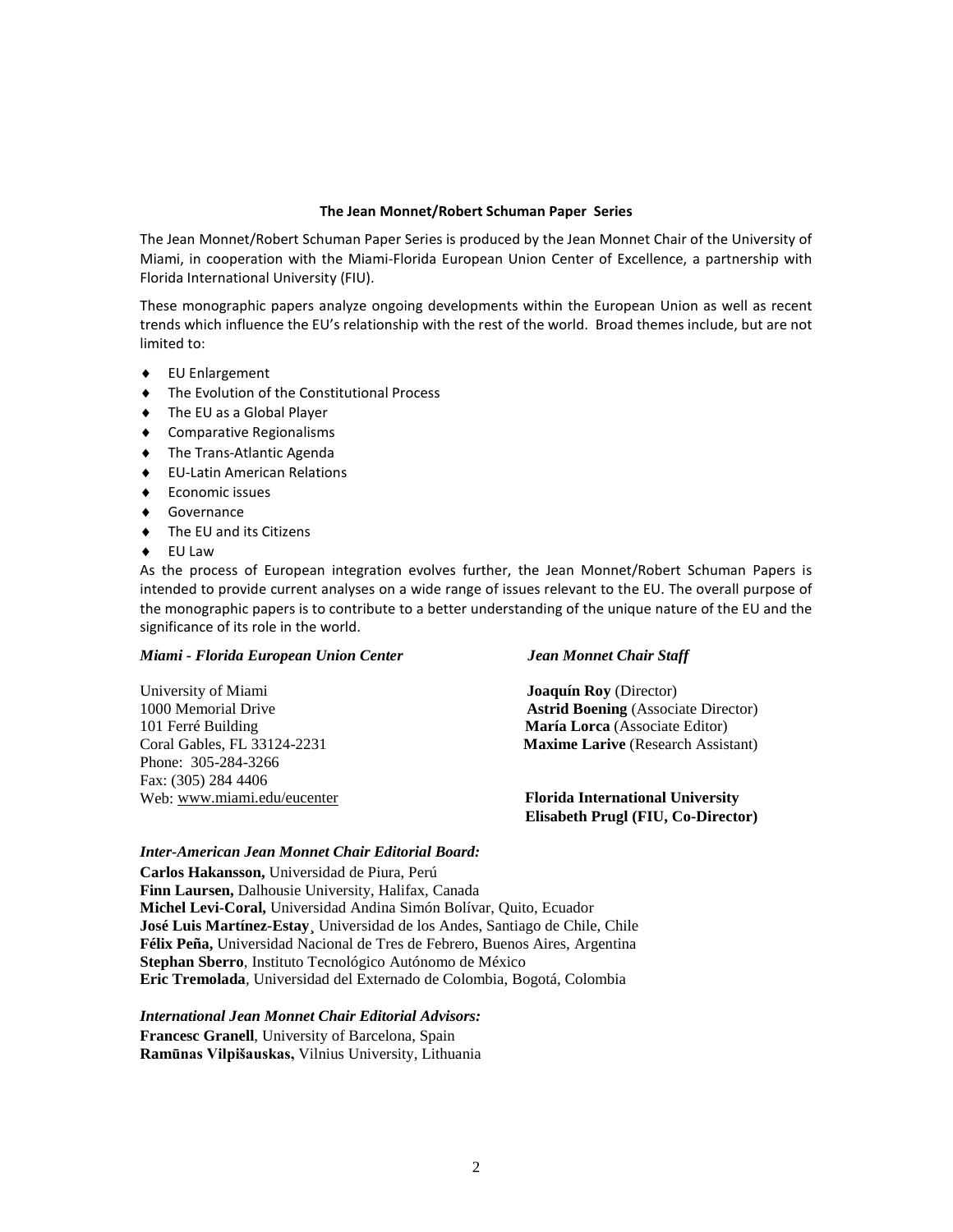# **The (Reform) Treaty of Lisbon: What's in it? How Significant?**[♣](#page-2-0)

## **Finn Laursen** [♦](#page-2-1)

#### **Introduction**

The European Union is currently based on the treaty framework which emerged as the Treaty of Nice entered into force in 2003 (European Union, 2003). The Constitutional Treaty elaborated during the Convention on the Future of Europe, 2002-2003, and finally negotiated during the Intergovernmental Conference (IGC), 2003-2004, proposed a number of changes in that framework, but the treaty was rejected in referenda in France and the Netherlands in May and June 2005 (Laursen, 2008). After a reflection period it was decided to negotiate a so-called Reform Treaty. The German Presidency played an important role in securing agreement on a mandate for a new IGC in June 2007. During the Portuguese Presidency in the autumn of 2007 that IGC then produced a new treaty, the Lisbon Treaty (European Union 2007).

In this paper we shall outline the most important provisions of the Lisbon Treaty. Will the Lisbon Treaty improve the efficiency, democratic legitimacy "as well as the coherence of its external action," as the mandate from June 2007 claimed it should? (Council of the European Union, 2007).

The Constitutional Treaty would have replaced all existing treaties of the EU by one new treaty. The Lisbon Treaty reverts to the classical method of treaty reform, amending the existing treaties. For that reason the treaty that was signed in Lisbon on 13 December 2007 is much more difficult to read than the Constitutional Treaty (Council of the European Union, 2004). Luckily the consolidated version of the treaties incorporating the Lisbon Treaty, which was published in early 2008, is easier to read that the Lisbon Treaty itself (European Union, 2008). So in this chapter we shall compare the 2003 and 2008 versions of the Union's Consolidated Treaties.

We should of course add that at the moment we do not know whether the Lisbon Treaty will enter into force. It was rejected by the Irish voters in a referendum in June 2008. Most likely there will be a second referendum in Ireland in 2009, possibly including some opt-outs for Ireland. Given the fact that a large majority of the Member States has ratified the treaty there is a chance that the Irish may accept it in a second referendum and it will enter into force. But nothing can be taken for granted when it comes to the use of referenda.

#### **The Essentials of the Lisbon Treaty**

 $\overline{a}$ 

The Lisbon Treaty has retained most of the institutional changes of the Constitutional Treaty (de Poncins, 2008; Griller and Ziller, 2008; Sauron, 2008; and Weidenfeld, 2008). It amends the

<span id="page-2-0"></span>♣ Paper prepared for presentation at symposium on "Europe's Constitution: the EU Treaties" European Union Centre of Excellence, University of Miami, November 18, 2008, under the co-sponsorship of the Miami-European Union Center.

<span id="page-2-1"></span>♦**Finn Laursen** is Canada Research Chair in EU Studies Director, EUCE, Dalhousie University, Halifax, NS, Canada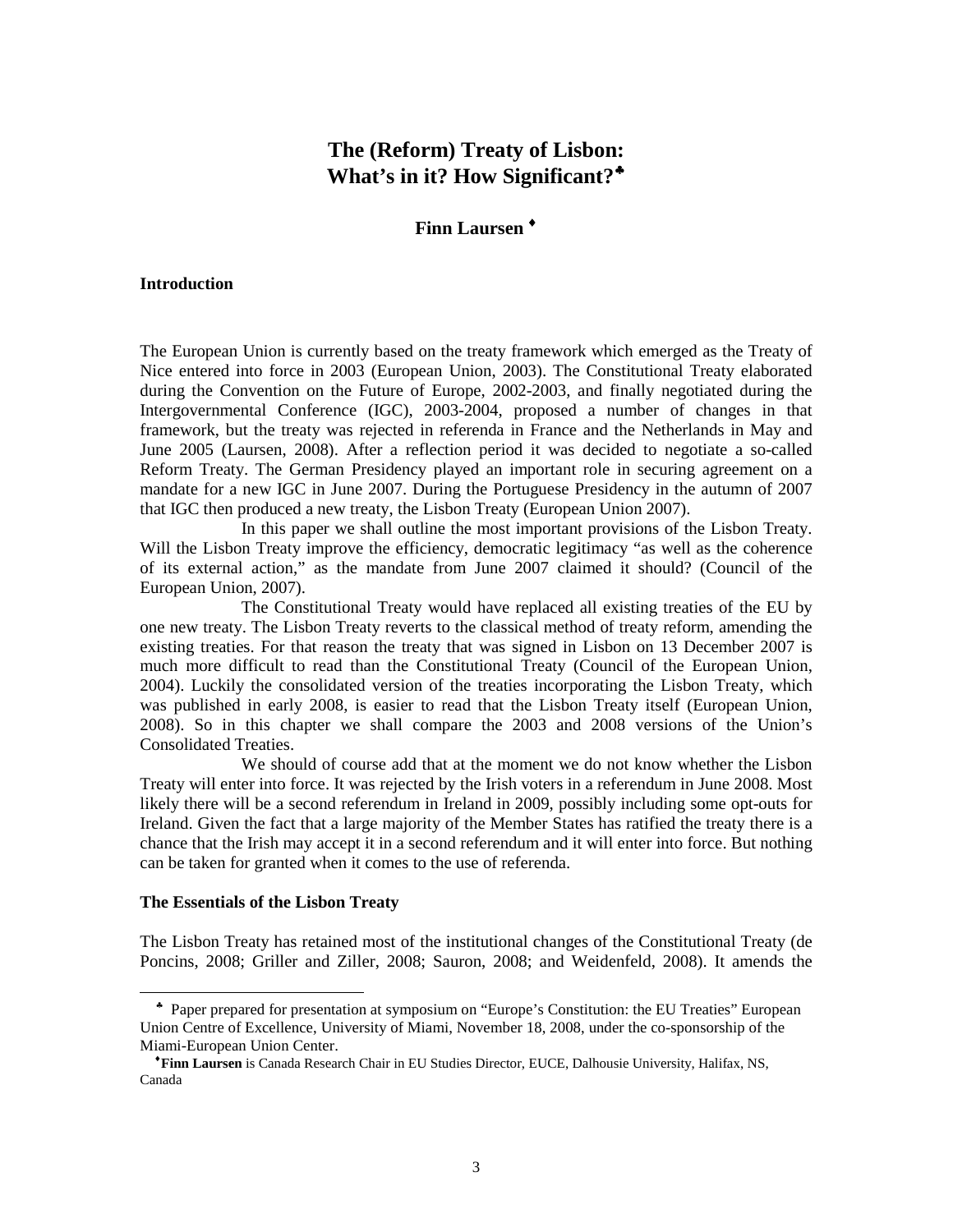Treaty on European Union (TEU) and the Treaty Establishing the European Community (TEC), the latter being renamed The Treaty on the Functioning of the European Union (TFEU). All references to symbols of constitutionalism, including flag, anthem and motto, have been removed. Legislative acts will not be called laws and framework laws, but retain the old names of regulations and directives. The new post in the Constitutional Treaty of Union Minister for Foreign Affairs has been renamed High Representative of the Union for Foreign Affairs and Security Policy (HR). Nor does the new treaty explicitly say that Union law has primacy, although it will have such primacy based on case law of the European Court of Justice (ECJ) going back to the early years of European integration. The IGC confirmed this in Declaration no. 17 attached to the treaty: "The Conference recalls that in accordance with well settled case law of the Court of Justice of the European Union, the Treaties and the law adopted by the Union on the basis of the Treaties have primacy over the law of Member States, under the conditions laid down by the said case law" (European Union, 2008, p. 344, see also Wouters et al., 2008, p. 190).

The text of the Charter of Individual Rights is no longer a part of the treaty as it was in the Constitutional Treaty, but the Lisbon Treaty says that it "shall have the same legal value as the Treaties" (art. 6(1) TEU).

## **Institutional changes**

The Treaty of Nice limited the number of Members of the European Parliament (MEPs) to 732. The Treaty of Lisbon increases the number to 751. The exact distribution will be decided by the European Council. The number of seats will vary between six and 96. At the moment the EP has 785 members because of transitional measures in connection with the 2004 and 2007 enlargements (Sauron, 2008, p. 43, de Poncins, 2008, p. 145). If the Treaty of Lisbon does not enter into force before the next election to the European Parliament (EP) in June 2009 732 MEPs will be elected instead of 751.

| <b>Box 1: Composition of the European Parliament</b> |  |
|------------------------------------------------------|--|
| Art. 14 TEU (Lisbon)                                 |  |

#### (….)

2. The European Parliament shall be composed of representatives of the Union's citizens. They shall not exceed seven hundred and fifty in number, plus the President. Representation of citizens shall be degressively proportional, with a minimum threshold of six members per Member State. No Member State shall be allocated more than ninety-six seats.

The European Council shall adopt by unanimity, on the initiative of the European Parliament and with its consent, a decision establishing the composition of the European Parliament, respecting the principles referred to in the first subparagraph.

The Lisbon Treaty retains the provision proposed by the Constitutional Treaty for electing the President of the European Council "by a qualified majority, for a term of two and a half years, renewable once" (Art. 15(5) TEU). At the same time the European Council officially becomes an institution.

The European Council will among other things determine "the strategic interests and objectives of the Union" for all its external action (Art. 22(1) TEU) thus bringing external relations and CFSP together. The President of the European Council will also be involved with external representation of the Union. The job description of the new post is not very detailed. The location and size of the staff is still to be determined.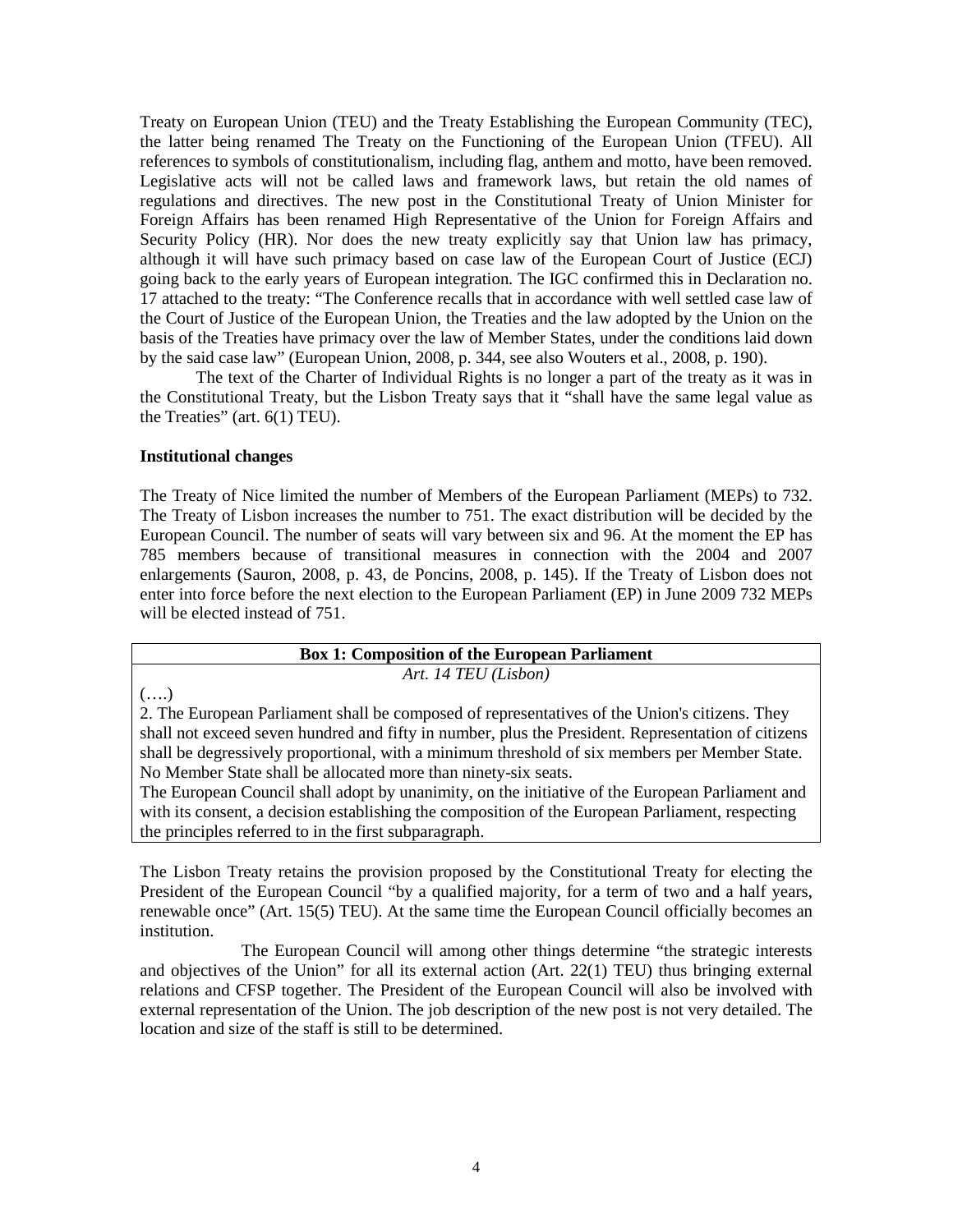# **Box 2: Elected President of the European Council**

## *Article 15 TEU*

(….)

5. The European Council shall elect its President, by a qualified majority, for a term of two and a half years, renewable once. In the event of an impediment or serious misconduct, the European Council can end the President's term of office in accordance with the same procedure.

6. The President of the European Council:

shall chair it and drive forward its work;

shall ensure the preparation and continuity of the work of the European Council in cooperation with the President of the Commission, and on the basis of the work of the General Affairs Council;

shall endeavour to facilitate cohesion and consensus within the European Council;

shall present a report to the European Parliament after each of the meetings of the European Council.

The President of the European Council shall, at his level and in that capacity, ensure the external representation of the Union on issues concerning its common foreign and security policy, without prejudice to the powers of the High Representative of the Union for Foreign Affairs and Security Policy.

The President of the European Council shall not hold a national office.

The use of qualified majority voting (QMV) in the Council of Ministers becomes the norm: "The Council shall act by a qualified majority except where the Treaties provide otherwise" (Art. 16(3) TEU). This should increase the efficiency of decision-making. According to one account 33 new articles will be based on QMV. With 63 articles already stipulating QMV that brings the total to 96 articles where decisions can be made by QMV (de Poncins, 2008, p. 201).

From 2014 the QMV will be defined as "at least 55% of the members of the Council, comprising at least fifteen of them and representing Member States comprising at least 65% of the population of the Union" (Art. 16(3) TEU). It is also stipulated that a blocking minority must include at least four members.

## **Box 3: Decision Making in the Council**

*Art. 16 TEU (Lisbon)*

1. The Council shall, jointly with the European Parliament, exercise legislative and budgetary functions. It shall carry out policy-making and coordinating functions as laid down in the Treaties.

(…)

3. The Council shall act by a qualified majority except where the Treaties provide otherwise. 4. As from 1 November 2014, a qualified majority shall be defined as at least 55 % of the members of the Council, comprising at least fifteen of them and representing Member States comprising at least 65 % of the population of the Union.

A blocking minority must include at least four Council members, failing which the qualified majority shall be deemed attained.

 $(\ldots)$ 

5. The transitional provisions relating to the definition of the qualified majority which shall be applicable until 31 October 2014 and those which shall be applicable from 1 November 2014 to 31 March 2017 are laid down in the Protocol on transitional provisions.

6. The Council shall meet in different configurations, the list of which shall be adopted in accordance with Article 236 of the Treaty on the Functioning of the European Union. The General Affairs Council shall ensure consistency in the work of the different Council configurations. It shall prepare and ensure the follow-up to meetings of the European Council,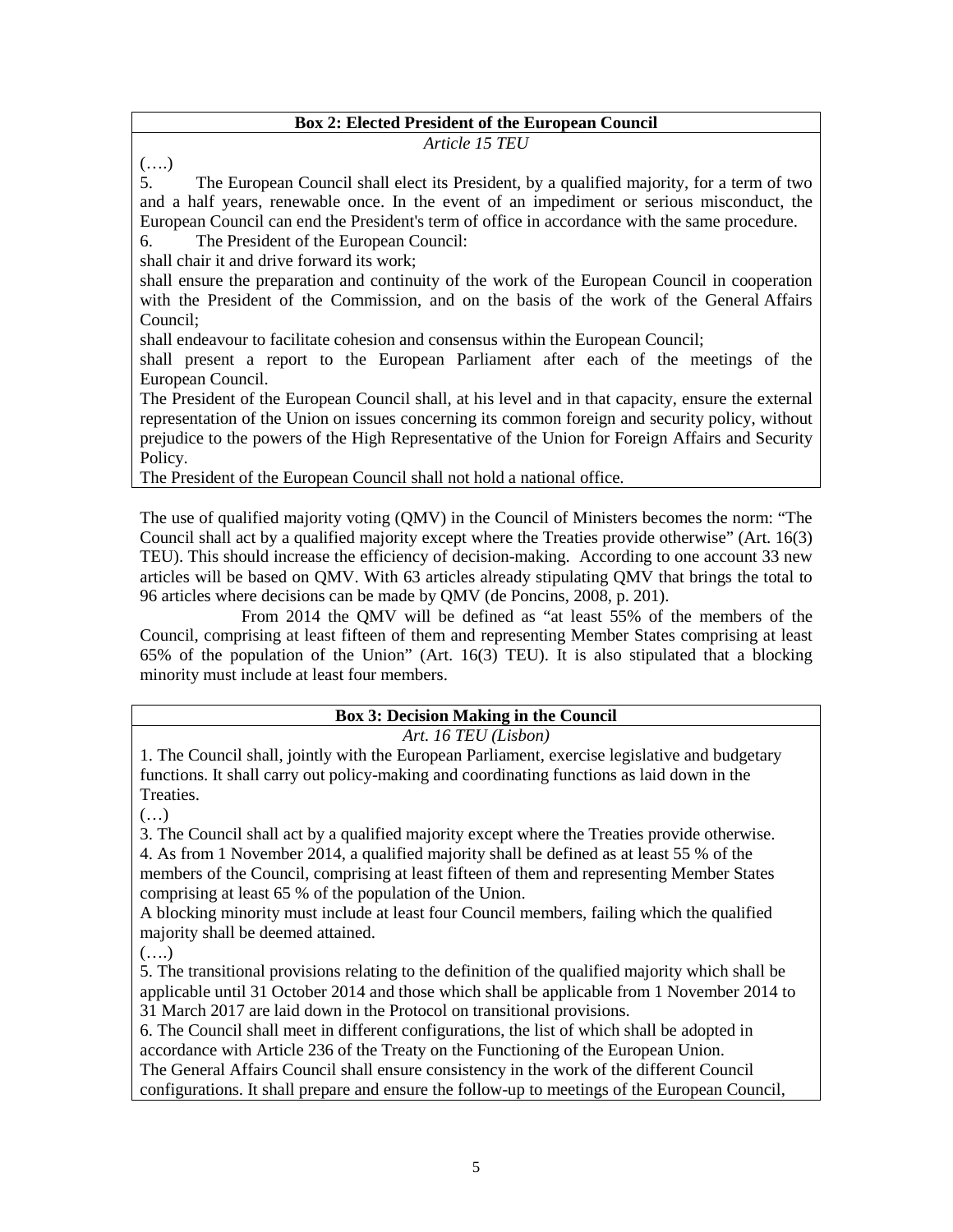in liaison with the President of the European Council and the Commission.

The Foreign Affairs Council shall elaborate the Union's external action on the basis of strategic guidelines laid down by the European Council and ensure that the Union's action is consistent. (….)

8. The Council shall meet in public when it deliberates and votes on a draft legislative act. To this end, each Council meeting shall be divided into two parts, dealing respectively with deliberations on Union legislative acts and non-legislative activities.

9. The Presidency of Council configurations, other than that of Foreign Affairs, shall be held by Member State representatives in the Council on the basis of equal rotation, in accordance with the conditions established in accordance with Article 236 of the Treaty on the Functioning of the European Union

The so-called co-decision procedure, whereby the Council and EP act on par in the legislative process, each having a veto, becomes "the ordinary legislative procedure" (Art. 294 TFEU). This empowers the EP further and should increase the democratic legitimacy of the Union. Codecision will be extended to more than 40 new decision areas. It has been suggested that codecision will apply to 95% of decisions against 75% at the moment (de Poncins, 2008, p. 148).

The procedure for designating the President of the Commission changes slightly. According to the Treaty of Nice the European Council nominates the President who is then approved by the European Parliament. According to the Treaty of Lisbon the European Council shall propose a candidate, "taking into account the elections to the European Parliament." This candidate shall then be elected by the European Parliament (EP) (Art. 17(7) TEU). This is a slight step towards a more parliamentary system. But even if the treaty uses the term 'election', the choice will be determined by the European Council, i.e. the governments of the Member States.

Further, from 2014, "the Commission shall consist of a number of members, including its President and the High Representative of the Union for Foreign Affairs and Security Policy, corresponding to two thirds of the number of Member States, unless the European Council, acting unanimously, decides to alter this number." In this future reduced-in-size Commission there will be strict equal rotation between the Member States (Art. 17(5) TEU). Thus the possibility of retaining a Commissioner per Member States is there. It will require a unanimous vote in the European Council. It may become part of a solution to the Irish problem, since the Irish did not want to lose an Irish Commissioner.

|                      | <b>Box 4: Composition of the Commission</b>                                                      |  |
|----------------------|--------------------------------------------------------------------------------------------------|--|
| Art. 17 TEU (Lisbon) |                                                                                                  |  |
|                      | ()                                                                                               |  |
|                      | 4. The Commission appointed between the date of entry into force of the Treaty of Lisbon and     |  |
|                      | 31 October 2014, shall consist of one national of each Member State, including its President and |  |
|                      | the High Representative of the Union for Foreign Affairs and Security Policy who shall be one of |  |
|                      | its Vice-Presidents.                                                                             |  |
|                      | 5. As from 1 November 2014, the Commission shall consist of a number of members, including       |  |
|                      | its President and the High Representative of the Union for Foreign Affairs and Security Policy,  |  |
|                      | corresponding to two thirds of the number of Member States, unless the European Council, acting  |  |
|                      | unanimously, decides to alter this number.                                                       |  |
|                      | The members of the Commission shall be chosen from among the nationals of the Member States      |  |
|                      | on the basis of a system of strictly equal rotation between the Member States, reflecting the    |  |
|                      | demographic and geographical range of all the Member States. This system shall be established    |  |
|                      |                                                                                                  |  |

unanimously by the European Council in accordance with Article 244 of the Treaty on the Functioning of the European Union.

(.…)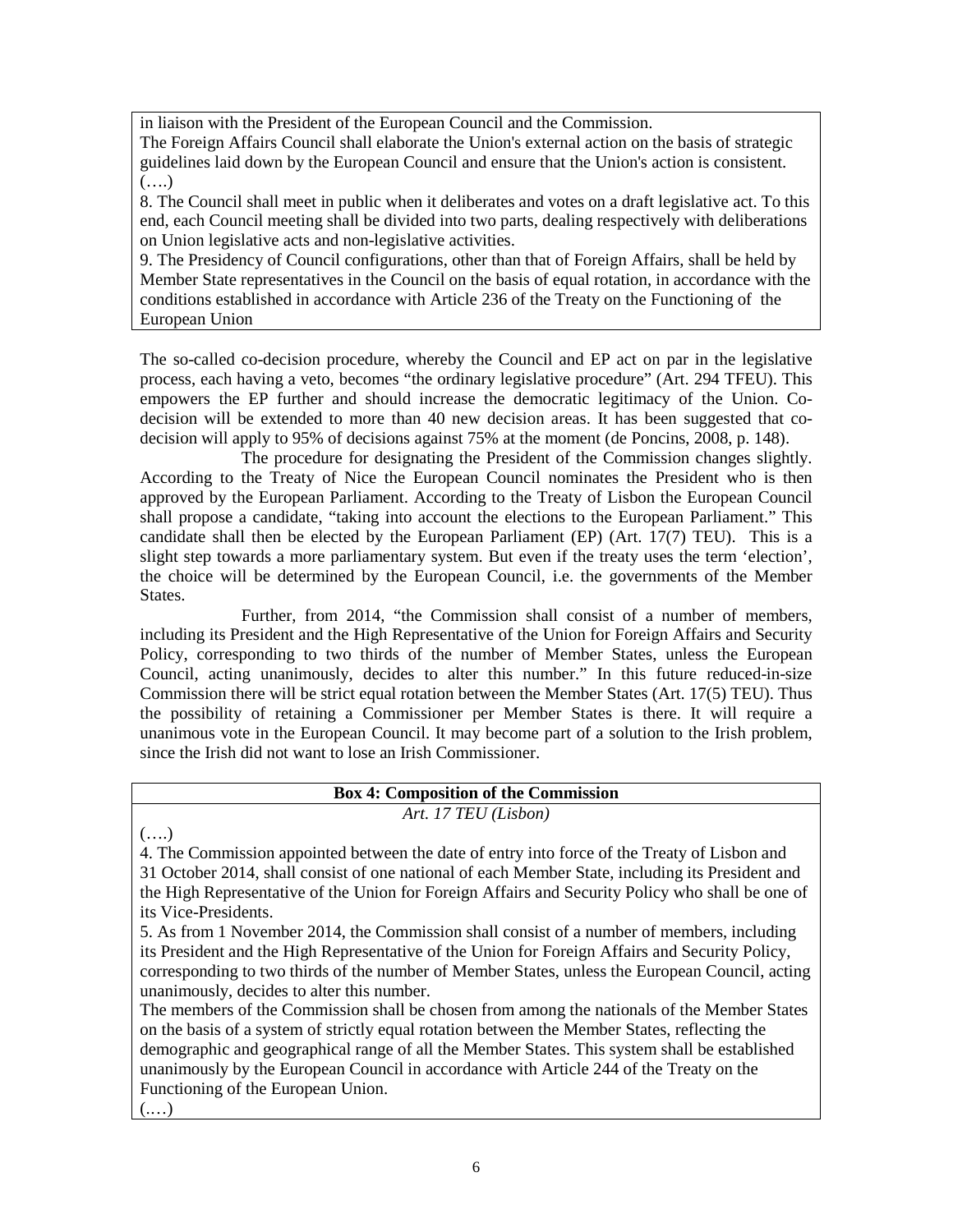7. Taking into account the elections to the European Parliament and after having held the appropriate consultations, the European Council, acting by a qualified majority, shall propose to the European Parliament a candidate for President of the Commission. This candidate shall be elected by the European Parliament by a majority of its component members. If he does not obtain the required majority, the European Council, acting by a qualified majority, shall within one month propose a new candidate who shall be elected by the European Parliament following the same procedure.

The Council, by common accord with the President-elect, shall adopt the list of the other persons whom it proposes for appointment as members of the Commission. They shall be selected, on the basis of the suggestions made by Member States, in accordance with the criteria set out in paragraph 3, second subparagraph, and paragraph 5, second subparagraph.

The President, the High Representative of the Union for Foreign Affairs and Security Policy and the other members of the Commission shall be subject as a body to a vote of consent by the European Parliament. On the basis of this consent the Commission shall be appointed by the European Council, acting by a qualified majority.

8. The Commission, as a body, shall be responsible to the European Parliament. In accordance with Article 234 of the Treaty on the Functioning of the European Union, the European Parliament may vote on a motion of censure of the Commission. If such a motion is carried, the members of the

Commission shall resign as a body and the High Representative of the Union for Foreign Affairs and Security Policy shall resign from the duties that he carries out in the Commission.

The jurisdiction of the ECJ will be enlarged because of the abolition of the pillar structure, with some limitations remaining especially for CFSP. The Court of First Instance becomes the General Court and there will also be specialised courts (Art. 19 TEU).

The national parliaments will have an increased role in the future. According to article 12 TEU and Protocol no. 1 on the Role of National Parliaments and Protocol no. 2 on the Application of the Principles of Subsidiarity and Proportionality they will supervise the application of the principle of subsidiarity. If a third of them so requests a draft legislative act must be reviewed. In case of proposed legislation concerning the Area of Freedom, Security and Justice a quarter of the national Parliaments will be sufficient. In countries having bicameral parliaments each chamber will have one vote. Unicameral parliaments will have two votes.

## **Division of Competencies**

The call for a catalogue of competences from especially the German *Länder* at the time of the Treaty of Nice negotiations led to the inclusion of the issue in the post-Nice agenda and the European Convention produced a list of different kinds of competences. The Lisbon Treaty includes such listing of different kinds of competences. Some competences are exclusive, including the customs union and common commercial policy. But most common policies, including the internal market, the Common Agricultural Policy, social policy and environment policy are shared competences. Coordination of economic policies constitutes a separate category (art. 5 TFEU), and so do supporting actions for some policies which basically remain national, such as health, industry, culture and education (Art. 6 TFEU). All this may constitute a clarification, but it does not really change matters.

| <b>Box 5: Exclusive competences</b>                                                                 |  |
|-----------------------------------------------------------------------------------------------------|--|
| Article 3 TFEU                                                                                      |  |
| 1. The Union shall have exclusive competence in the following areas:                                |  |
| (a) customs union;                                                                                  |  |
| (b) the establishing of the competition rules necessary for the functioning of the internal market; |  |
|                                                                                                     |  |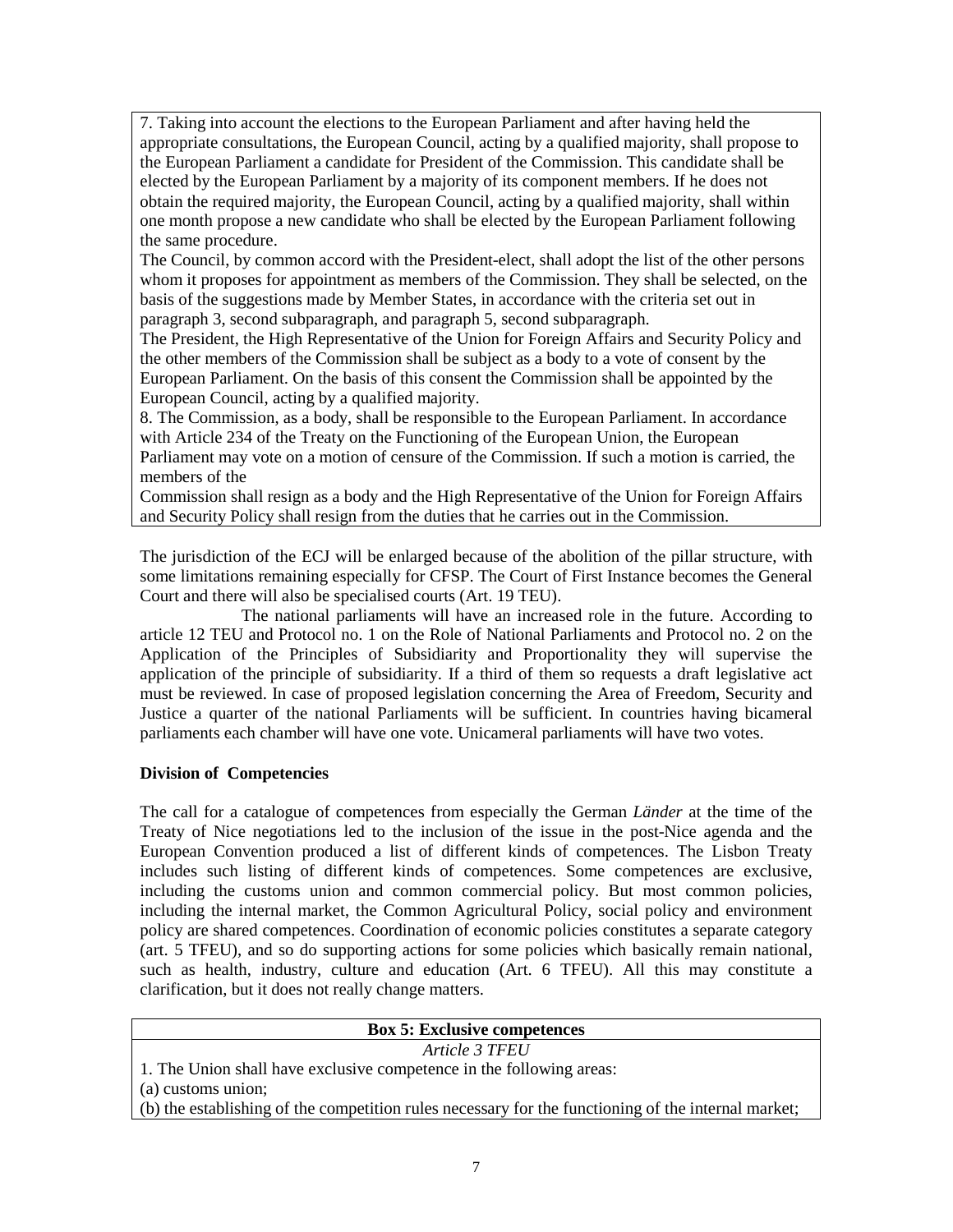(c) monetary policy for the Member States whose currency is the euro;

(d) the conservation of marine biological resources under the common fisheries policy; (e) common commercial policy.

2. The Union shall also have exclusive competence for the conclusion of an international agreement when its conclusion is provided for in a legislative act of the Union or is necessary to enable the Union to exercise its internal competence, or in so far as its conclusion may affect common rules or alter their scope.

## **Box 6: Shared competences**

## *Article 4 TFEU*

1. The Union shall share competence with the Member States where the Treaties confer on it a competence which does not relate to the areas referred to in Articles 3 and 6.

2. Shared competence between the Union and the Member States applies in the following principal areas:

(a) internal market;

(b) social policy, for the aspects defined in this Treaty;

(c) economic, social and territorial cohesion;

(d) agriculture and fisheries, excluding the conservation of marine biological resources;

(e) environment;

(f) consumer protection;

(g) transport;

(h) trans-European networks;

(i) energy;

(j) area of freedom, security and justice;

(k) common safety concerns in public health matters, for the aspects defined in this Treaty.

3. In the areas of research, technological development and space, the Union shall have competence

to carry out activities, in particular to define and implement programmes; however, the exercise of that competence shall not result in Member States being prevented from exercising theirs.

4. In the areas of development cooperation and humanitarian aid, the Union shall have

competence to carry out activities and conduct a common policy; however, the exercise of that competence shall not result in Member States being prevented from exercising theirs.

## **Area of Freedom, Security and Justice**

The Maastricht Treaty included a third pillar that dealt with Justice and Home Affairs (JHA) cooperation. Like the second pillar, Common Foreign and Security Policy (CFSP), it was intergovernmental cooperation. Decisions normally required unanimity. The role of the Commission was very limited and the European Court of Justice (ECJ) was largely excluded. The Amsterdam Treaty started moving some of JHA to the first pillar, thus introducing the Community method, with majority voting and increased roles for the Commission and the ECJ. The treaty introduced the concept of an Area of Freedom, Security and Justice (AFSJ). The Treaty of Nice reinforced this trend towards using the Community method for JHA, but Criminal Justice and Police cooperation stayed in the third pillar. The Lisbon Treaty formally abolishes the pillar structure and the Community method will to a large extend also be used for Criminal Justice and Police cooperation in the future. The Lisbon Treaty includes border checks, asylum and migration (Art. 77-88 TFEU), judicial cooperation in civil matters (art. 81 TFEU), judicial cooperation in criminal matters (Art. 82-86 TFEU) and police cooperation (Art. 87-89 TFEU) under AFSJ.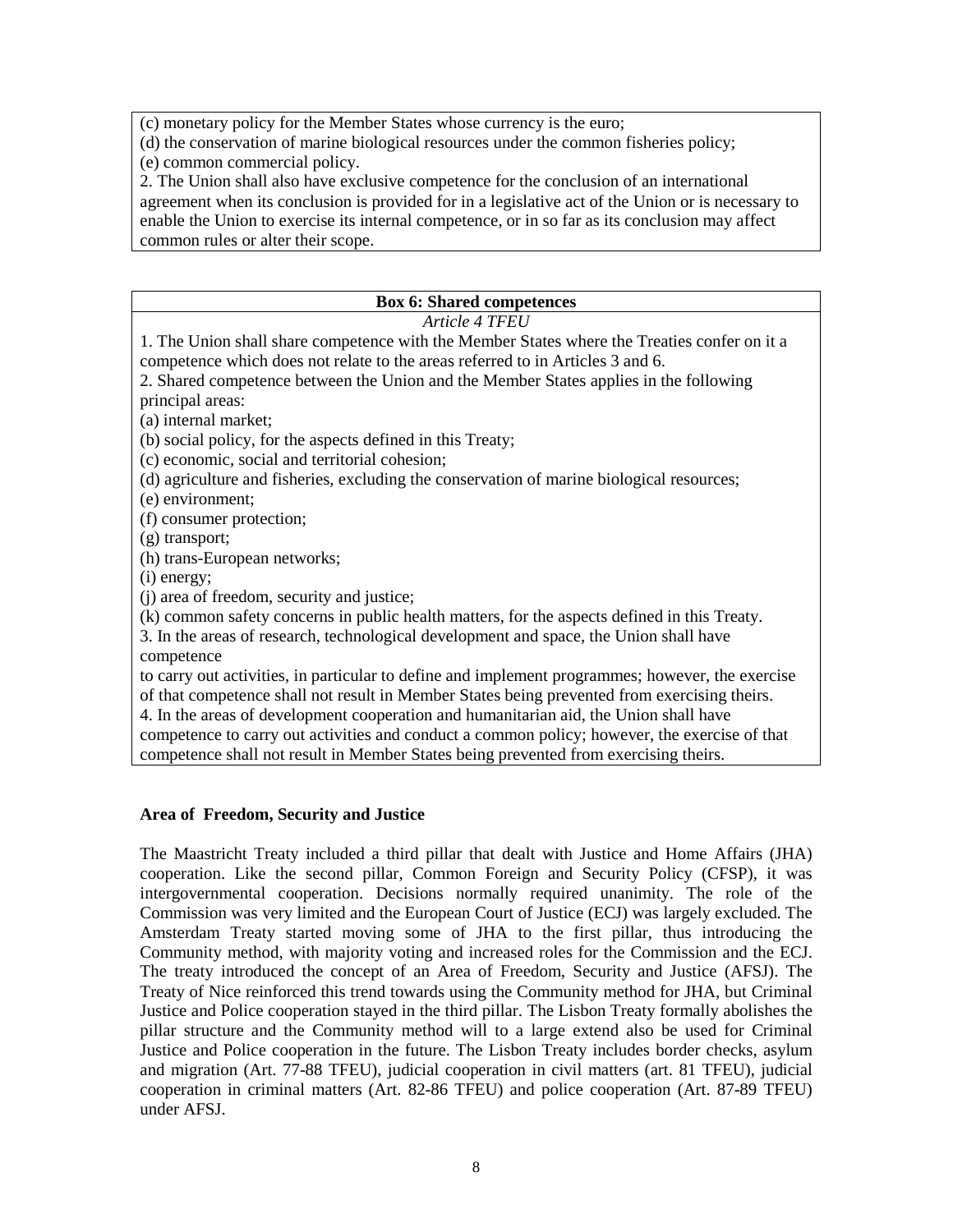## **External Action**

As mentioned earlier the Lisbon Treaty formally abolishes the pillar structure. CFSP, the old second pillar, however will largely remain intergovernmental even after the formal abolishment of the pillar structure.

The existing pillar structure creates problems of coherence between external relations of the Community ( $1<sup>st</sup>$  pillar) and CFSP ( $2<sup>nd</sup>$  pillar). In the past only the Community had legal personality. The Lisbon Treaty attributes legal personality to the Union as a whole (Art. 47 TEU). So in the future the Union will also be able to enter into international agreements under CFSP. The new High Representative will deal with both external economic relations of the Union, in his capacity of Vice-President of the Commission, as well as CFSP, in his capacity of High Representative and as Chairman of the Foreign Affairs Council (Art. 27(1) TEU). This should be seen as an effort to increase coherence in external action in general.

The new TEU has a longer list of external action objectives than the existing treaties. They are listed in the section on external action so they include both external economic relations, including trade, development and humanitarian aid, as well as CFSP. Including this list in the new external action section of the treaty means for instance that the EU will have to work to consolidate human rights in its commercial policy.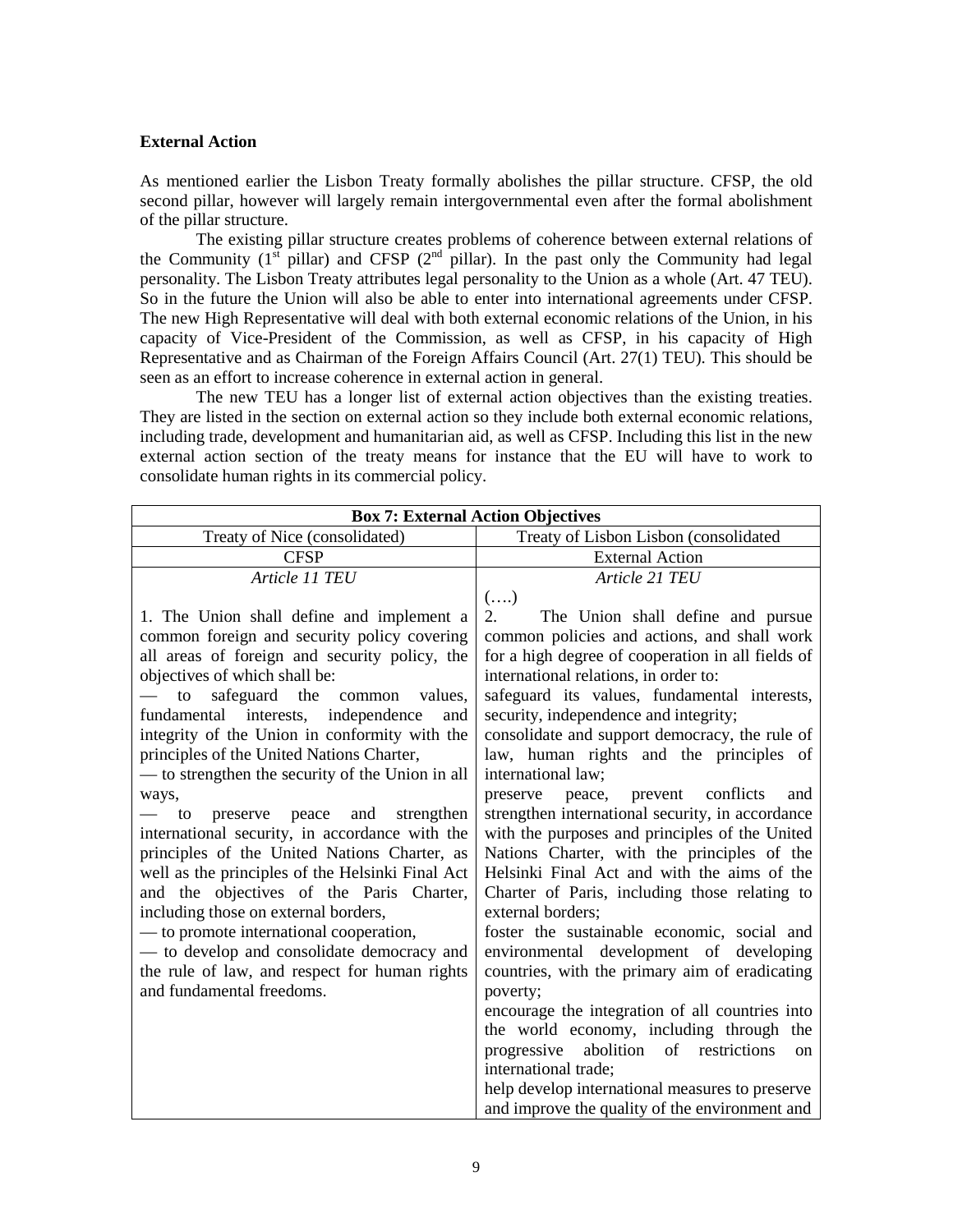| the sustainable management of global natural   |
|------------------------------------------------|
| resources, in order to ensure sustainable      |
| development;                                   |
| assist populations, countries and regions      |
| confronting natural or man-made disasters; and |
| promote an international system based on       |
| stronger multilateral cooperation and good     |
| global governance.                             |

## **Common Commercial Policy**

Common Commercial Policy remains a central part of the Union's external action. It has been an exclusive competence since the Treaty of Rome (Art. 113). The Commission negotiates trade deals multilaterally within the GATT – and now WTO - as well as bilaterally with third countries. Decisions can be made in the Council by a QMV. The ECJ has jurisdiction. In other words, the Community method is applied for commercial policy. Interestingly enough, the original article 113 did not mention the European Parliament.

The original treaty basically covered trade in goods. But some international treaties included matters where the Member States remained competent. They were so-called mixed agreements. For such agreements procedural rules are more complicated. Such agreements, for instance, also require national ratification.

The Uruguay Round extended the international trade agenda to include services and trade related aspects of intellectual property (TRIPS). The ECJ in 1994 decided that these new areas were partly national competence.

In the treaty reforms that followed there was an effort to extend the definition of trade to include services and intellectual property. They were included by the Treaty of Amsterdam, but decisions had to be by unanimity. The Treaty of Nice introduced QMV for services and intellectual property. But "cultural and audiovisual services, educational services, and social and human health services" would still require unanimity (Art. 133 TEC).

The Treaty of Lisbon retains QMV for services and intellectual property, and extends it to the new category of foreign direct investment. However, it retains unanimity for cultural and audiovisual services ("where these agreements risk prejudicing the Union's cultural and linguistic diversity") as well as social, education and health services ("where these agreements risk seriously disturbing the national organisation of such services and prejudicing the responsibility of Member States to deliver them"). Finally the Lisbon Treaty introduces the ordinary legislative procedure for commercial policy, thus giving the EP a much stronger role in commercial policy (Art. 207 TFEU). Making the EP a co-legislator in commercial policy is one of the more important innovations of the Lisbon Treaty.

| <b>Box 8: Scope of and Decision-Making for Commercial Policy</b> |                                                   |
|------------------------------------------------------------------|---------------------------------------------------|
| Treaty of Nice                                                   | Treaty of Lisbon                                  |
| Article 133 TEC                                                  | Art. 207 TFEU                                     |
| 1. The common commercial policy shall be                         | 1. The common commercial policy shall be          |
| based on uniform principles, particularly in                     | based on uniform principles, particularly with    |
| regard tochanges in tariff rates, the conclusion                 | regard to changes in tariff rates, the conclusion |
| of tariff and trade agreements, the achievement                  | of tariff and trade agreements relating to trade  |
| of uniformity in measures of liberalisation,                     | in goods and services, and the commercial         |
| export policy and measures to protect trade                      | aspects of intellectual property, foreign direct  |
| such as those to be taken in the event of                        | investment, the achievement of uniformity in      |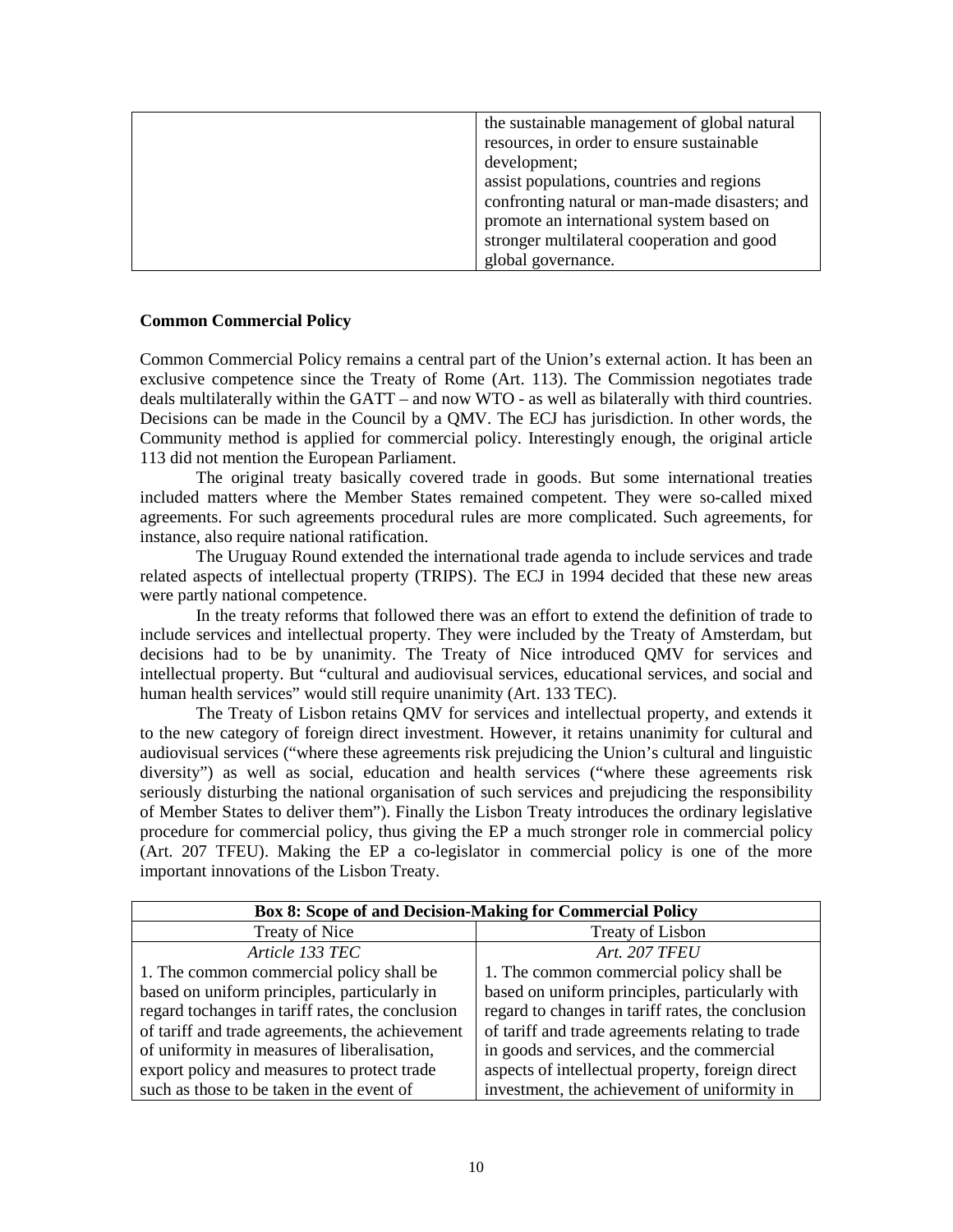dumping or subsidies.

2. The Commission shall submit proposals to the Council for implementing the common commercial policy.

3. Where agreements with one or more States or international organisations need to be negotiated, the Commission shall make recommendations to the Council, which shall authorise the Commission to open the necessary negotiations. The Council and the Commission shall be responsible for ensuring that the agreements negotiated are compatible with internal Community policies and rules. The Commission shall conduct these negotiations in consultation with a special committee appointed by the Council to assist the Commission in this task and within the framework of such directives as the Council may issue to it. The Commission shall report regularly to the special committee on the progress of negotiations.

The relevant provisions of Article 300 shall apply.

4. In exercising the powers conferred upon it by this Article, the Council shall act by a qualified majority.

5. Paragraphs 1 to 4 shall also apply to the negotiation and conclusion of agreements in the fields of trade in services and the commercial aspects of intellectual property, in so far as those agreements are not covered by the said paragraphs and without prejudice to paragraph 6.

By way of derogation from paragraph 4, the Council shall act unanimously when negotiating and concluding an agreement in one of the fields referred to in the first subparagraph, where that agreement includes provisions for which unanimity is required for the adoption of internal rules or where it relates to a field in which the Community has not yet exercised the powers conferred upon it by this Treaty by adopting internal rules.

The Council shall act unanimously with respect to the negotiation and conclusion of a horizontal

agreement insofar as it also concerns the preceding subparagraph or the second subparagraph of paragraph 6. This paragraph shall not affect the right of the

Member States to maintain and conclude

measures of liberalisation, export policy and measures to protect trade such as those to be taken in the event of dumping or subsidies. The common commercial policy shall be conducted in the context of the principles and objectives of the Union's external action.

2. The European Parliament and the Council, acting by means of regulations in accordance with the ordinary legislative procedure, shall adopt the measures defining the framework for implementing the common commercial policy. 3. Where agreements with one or more third countries or international organisations need to be negotiated and concluded, Article 218 shall apply, subject to the special provisions of this Article.

The Commission shall make recommendations to the Council, which shall authorise it to open the necessary negotiations. The Council and the Commission shall be responsible for ensuring that the agreements negotiated are compatible with internal Union policies and rules. The Commission shall conduct these negotiations in consultation with a special committee appointed by the Council to assist the Commission in this task and within the framework of such directives as the Council may issue to it. The Commission shall report regularly to the special committee and to the European Parliament on the progress of negotiations.

4. For the negotiation and conclusion of the agreements referred to in paragraph 3, the Council shall act by a qualified majority. For the negotiation and conclusion of agreements in the fields of trade in services and the commercial aspects of intellectual property, as well as foreign direct investment, the Council shall act unanimously where such agreements include provisions for which unanimity is required for the adoption of internal rules.

The Council shall also act unanimously for the negotiation and conclusion of agreements: (a) in the field of trade in cultural and audiovisual services, where these agreements risk prejudicing the Union's cultural and linguistic diversity;

(b) in the field of trade in social, education and health services, where these agreements risk seriously disturbing the national organisation of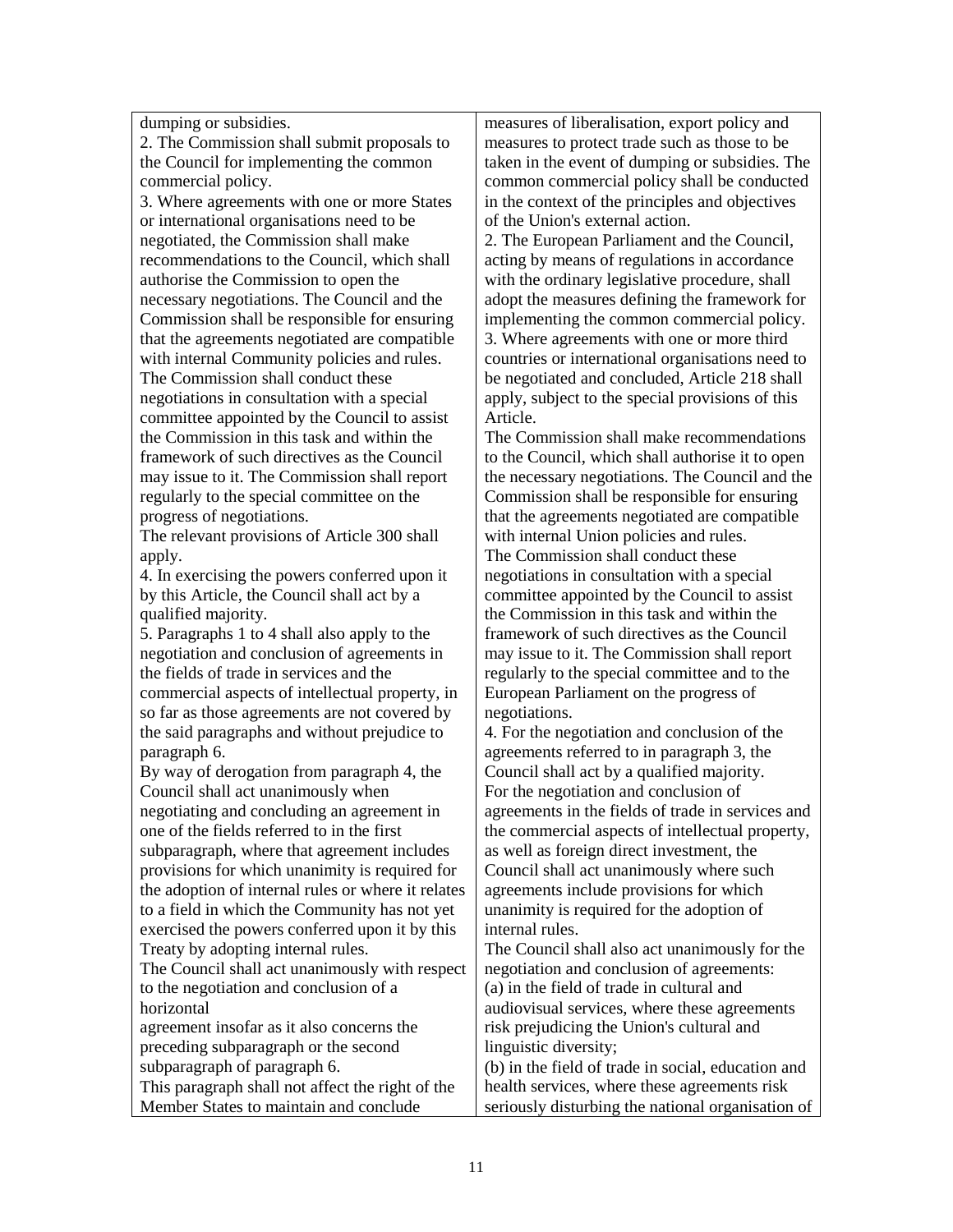| agreements with third countries or international      | such services and prejudicing the responsibility |
|-------------------------------------------------------|--------------------------------------------------|
| organisations in so far as such agreements            | of Member States to deliver them.                |
| comply with Community law and other                   | 5. The negotiation and conclusion of             |
| relevant international agreements.                    | international agreements in the field of         |
| 6. An agreement may not be concluded by the           | transport shall be subject to Title VI of Part   |
| Council if it includes provisions which would         | Three and to Article 218.                        |
| go beyond the Community's internal powers, in         | $(\ldots)$                                       |
| particular by leading to harmonisation of the         |                                                  |
| laws or regulations of the Member States in an        |                                                  |
| area for which this Treaty rules out such             |                                                  |
| harmonisation.                                        |                                                  |
| In this regard, by way of derogation from the         |                                                  |
| first subparagraph of paragraph 5, agreements         |                                                  |
| relating to trade in cultural and audiovisual         |                                                  |
| services, educational services, and social and        |                                                  |
| human health services, shall fall within the          |                                                  |
| shared competence of the Community and its            |                                                  |
| Member States. Consequently, in addition to a         |                                                  |
| Community decision taken in accordance with           |                                                  |
| the relevant provisions of Article 300, the           |                                                  |
| negotiation of such agreements shall require          |                                                  |
| the common accord of the Member States.               |                                                  |
| Agreements thus negotiated shall be concluded         |                                                  |
| jointly by the Community and the Member               |                                                  |
| States.                                               |                                                  |
| The negotiation and conclusion of international       |                                                  |
| agreements in the field of transport shall            |                                                  |
| continue to be governed by the provisions of          |                                                  |
| Title V and Article 300.                              |                                                  |
| 7. Without prejudice to the first subparagraph        |                                                  |
| paragraph<br>Council,<br>of<br>6,<br>the<br>acting    |                                                  |
| unanimously on<br>proposal<br>$\rm{a}$<br>from<br>the |                                                  |
| Commission and after consulting the European          |                                                  |
| Parliament, may extend the application of             |                                                  |
| paragraphs 1 to 4 to international negotiations       |                                                  |
| and agreements on intellectual property in so         |                                                  |
| far as they are not covered by paragraph 5.           |                                                  |

#### **Common Foreign and Security Policy**

The Union's CFSP competence remains limited in various ways in the Treaty of Lisbon. According to Article 24 TEU there are 'specific rules and procedures' for CFSP. Unanimity will remain the normal decision rule. Adoption of legislative acts is excluded. And the ECJ normally has no jurisdiction. There are two exceptions: The reference to Article 40 means that the ECJ will "be empowered to referee disputes over the interface of the Union's general authority and its specific authority relating to the CFSP" (Sieberson, 2008, p. 180). The other exception concerns restrictive measures involving individuals. The Maastricht Treaty had introduced procedures for adopting sanctions involving both CFSP (the political decision) and the Community (the actual sanctions, often involving trade measures). These sanctions were aimed against states. This created a problem for sanctions against individuals, so-called 'smart sanctions' that the EU may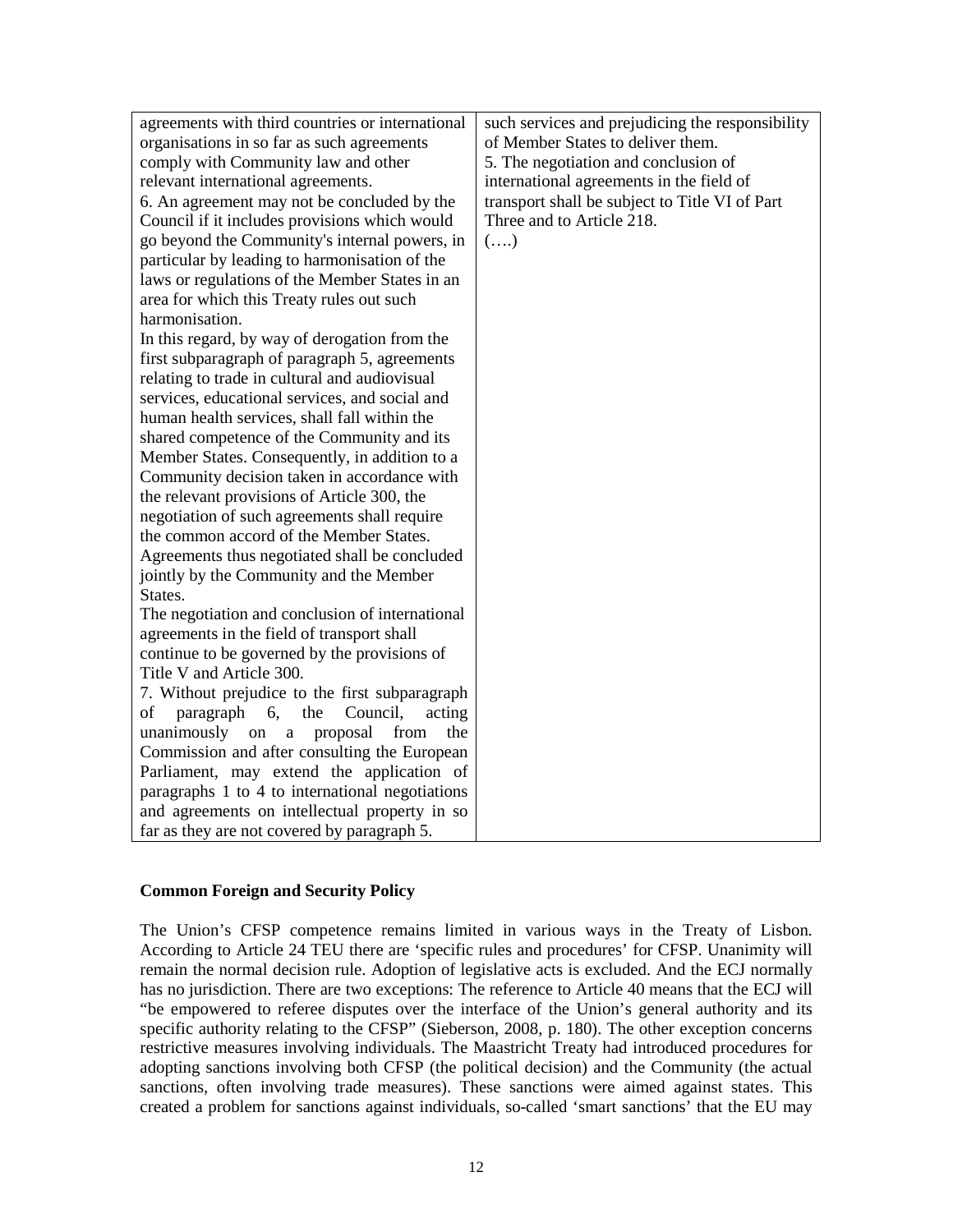want to use against terrorists (see Wouters et al., 2008, p. 193). The Lisbon Treaty has a new article that allows restrictive measures "against natural or legal persons and groups or non-State entities" (Art. 215(2) TFEU). Article 275 TFEU gives the ECJ jurisdiction to review the legality of such restrictive measures against natural or legal persons.

CFSP is not listed in the treaty's lists of either exclusive or shared competences, which for instance mention common commercial policy as an exclusive competence of the Union (Art. 3(1) TFEU). Development cooperation and humanitarian aid are mentioned among shared competences (Art. 4(4) TFEU). CFSP is mentioned separately as a competence without giving this competence a specific name (Art. 2(4) TFEU).

These various provisions of the new treaty show that despite the formal abolishment of the pillar structure there is still an important difference between external (economic) relations, falling under the old  $1<sup>st</sup>$  pillar, and CFSP, the old  $2<sup>nd</sup>$  pillar. The Member States were not ready to extend the 'Community method' to the latter. So a *de facto* special CFSP pillar will remain.

## **Box 9: CFSP competence** *Article 24 TEU* (ex Article 11 TEU)

1. The Union's competence in matters of common foreign and security policy shall cover all areas of foreign policy and all questions relating to the Union's security, including the progressive framing of a common defence policy that might lead to a common defence.

The common foreign and security policy is subject to specific rules and procedures. It shall be defined and implemented by the European Council and the Council acting unanimously, except where the Treaties provide otherwise. The adoption of legislative acts shall be excluded. The common foreign and security policy shall be put into effect by the High Representative of the Union for Foreign Affairs and Security Policy and by Member States, in accordance with the Treaties. The specific role of the European Parliament and of the Commission in this area is defined by the Treaties. The Court of Justice of the European Union shall not have jurisdiction with respect to these provisions, with the exception of its jurisdiction to monitor compliance with Article 40 of this Treaty and to review the legality of certain decisions as provided for by the second paragraph of Article 275 of the Treaty on the Functioning of the European Union.

Although the basic decision rule for CFSP is unanimity, there is the possibility of some decisions being made by a QMV. Of the four possibilities for QMV mentioned three already exist. The new one is the third possibility mentioned, namely the one where the HR proposes a decision following a 'specific request' from the European Council (see box 10).

| <b>Box 10: Decision making in CFSP</b>                                                               |  |
|------------------------------------------------------------------------------------------------------|--|
| Article 31 TEU                                                                                       |  |
| (ex Article 23(1) TEU)                                                                               |  |
| $\pm$ 1. Decisions under this Chanter shall be taken for the European Caunail and the Caunail asting |  |

1. Decisions under this Chapter shall be taken by the European Council and the Council acting unanimously, except where this Chapter provides otherwise. The adoption of legislative acts shall be excluded.

When abstaining in a vote, any member of the Council may qualify its abstention by making a formal declaration under the present subparagraph. In that case, it shall not be obliged to apply the decision, but shall accept that the decision commits the Union. In a spirit of mutual solidarity,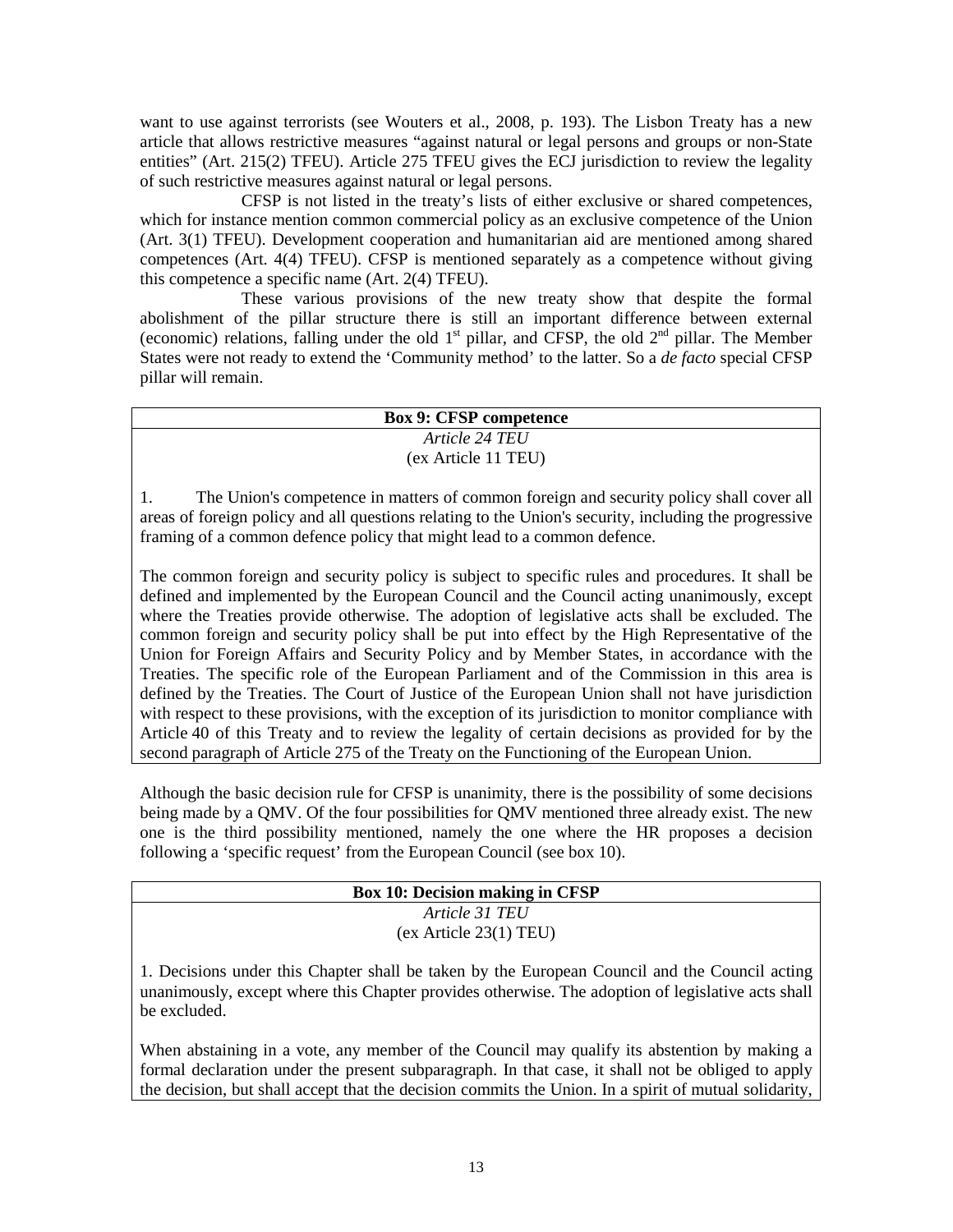the Member State concerned shall refrain from any action likely to conflict with or impede Union action based on that decision and the other Member States shall respect its position. If the members of the Council qualifying their abstention in this way represent at least one third of the Member States comprising at least one third of the population of the Union, the decision shall not be adopted.

2. By derogation from the provisions of paragraph 1, the Council shall act by qualified majority:

when adopting a decision defining a Union action or position on the basis of a decision of the European Council relating to the Union's strategic interests and objectives, as referred to in Article 22(1),

when adopting a decision defining a Union action or position, on a proposal which the High Representative of the Union for Foreign Affairs and Security Policy has presented following a specific request from the European Council, made on its own initiative or that of the High Representative,

when adopting any decision implementing a decision defining a Union action or position,

when appointing a special representative in accordance with Article 33.

If a member of the Council declares that, for vital and stated reasons of national policy, it intends to oppose the adoption of a decision to be taken by qualified majority, a vote shall not be taken. The High Representative will, in close consultation with the Member State involved, search for a solution acceptable to it. If he does not succeed, the Council may, acting by a qualified majority, request that the matter be referred to the European Council for a decision by unanimity.

3. The European Council may unanimously adopt a decision stipulating that the Council shall act by a qualified majority in cases other than those referred to in paragraph 2.

4. Paragraphs 2 and 3 shall not apply to decisions having military or defence implications.

5. For procedural questions, the Council shall act by a majority of its members.

The treaty also includes so-called 'constructive abstention', which goes back to the Amsterdam Treaty. Only those voting in favour of a decision are committed. Those abstaining, and explaining why, in a declaration, are not committed but accept that the decision commits the Union (Art. 31(1) TEU).

The idea that the Council can make implementing decisions by QMV is not new, but the Member States have so far hesitated to use the possibility. In Article 31 TEU the possibility is linked with a so-called 'emergency brake'. A state that has 'vital' reasons for opposing a decision can request that the decision be moved from the Council to the European Council for decision by unanimity. There is a tightening here since it used to be 'important' reasons under the current treaty (UK, House of Commons, 2008, p. 42). On the other hand, the article in question also includes a bridging clause – or *passerelle* - whereby it can be decided by unanimity in the European Council to move some area of decision making, beyond the four listed, from unanimity to QMV. This does not include defence matters, though. So all in all, a complex set of rules. Most likely unanimity will remain the norm.

Let's add that the UK secured two Declarations during the IGC 2007, nos. 13 and 14, which stress the intergovernmental nature of CFSP. Declaration 13 says that the creation of the office of the HR and the establishment of an External Action Service "do not affect the responsibilities of the Member States as they currently exist, for the formulation and conduct of their foreign policy nor of their national representation in third countries and international organisations." Declaration 14 specifically mentions the Security Council of the United Nations and says that the CFSP provisions of the treaty "do not give new powers to the Commission to initiate decisions nor do they increase the role of the European Parliament."

The new High Representative for Foreign Affairs and Security Policy (HR) shall conduct CFSP and be a Vice-President of the Commission. This has been referred to as doublehatting. Since he or she will also chair the Foreign Affairs Council (Art. 18(3) TEU) the HR will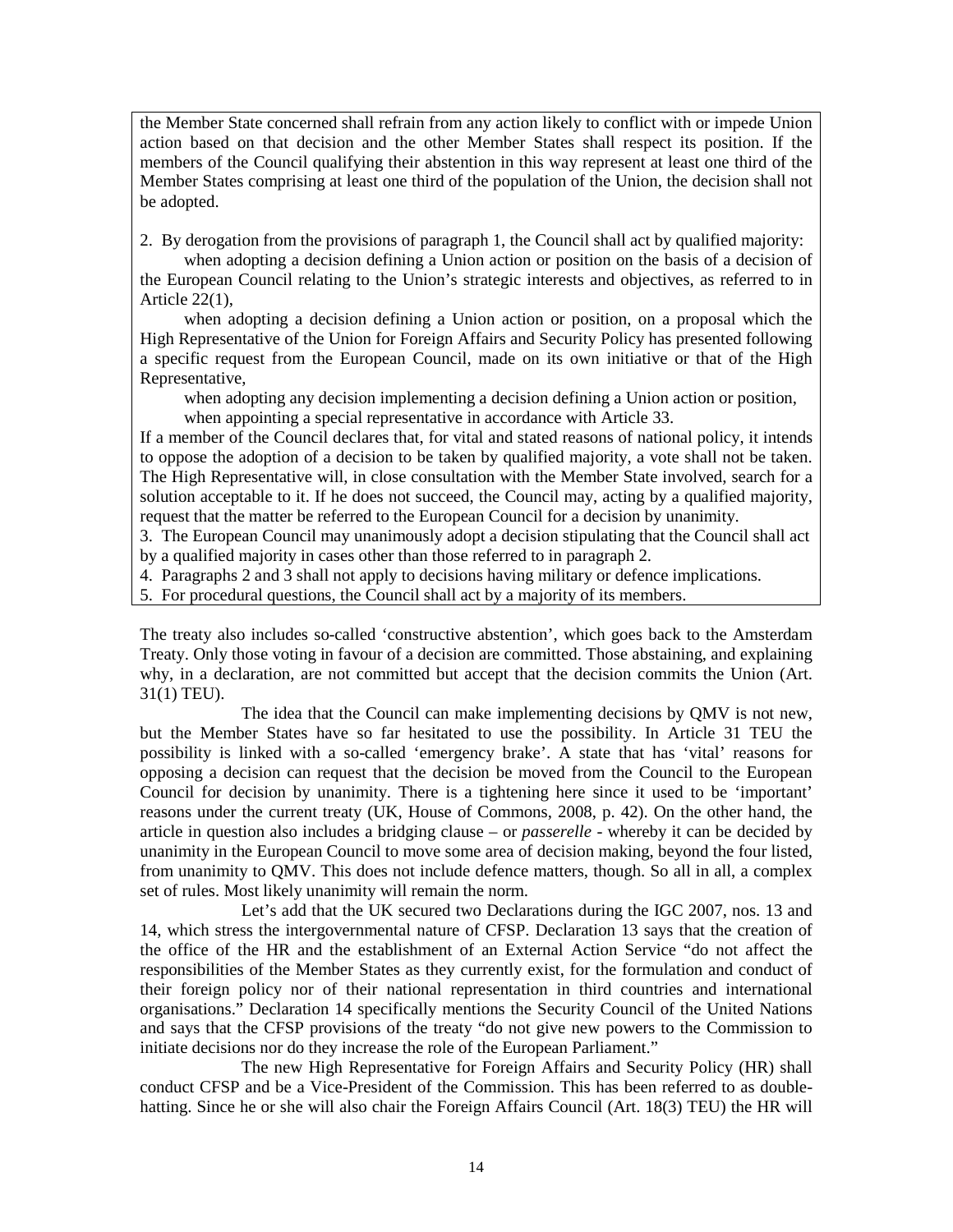actually have three hats. The position is a major innovation. The new HR should become a central figure in the external (economic) relations as well as foreign and security policy of the Union. Some turf battles with the new permanent President of the European Council as well as the President of the Commission can be expected. Further there will also be a General Affairs Council to be chaired by the rotating Presidency. Much will depend on the personalities of those appointed, and whether some memorandum of understanding about the roles is worked out prior to the appointments being made.

## **Box 11: High Representative for Foreign Affairs and Security Policy**

*Article 18 TEU*

1. The European Council, acting by a qualified majority, with the agreement of the President of the Commission, shall appoint the High Representative of the Union for Foreign Affairs and Security Policy. The European Council may end his term of office by the same procedure.

2. The High Representative shall conduct the Union's common foreign and security policy. He shall contribute by his proposals to the development of that policy, which he shall carry out as mandated by the Council. The same shall apply to the common security and defence policy.

3. The High Representative shall preside over the Foreign Affairs Council.

4. The High Representative shall be one of the Vice-Presidents of the Commission. He shall ensure the consistency of the Union's external action. He shall be responsible within the Commission for responsibilities incumbent on it in external relations and for coordinating other aspects of the Union's external action. In exercising these responsibilities within the Commission, and only for these responsibilities, the High Representative shall be bound by Commission procedures to the extent that this is consistent with paragraphs 2 and 3.

The HR will be assisted by a new European External Action Service (EEAS) composed of officials from the Council Secretariat, the Commission and seconded from Member State Foreign Ministries. This is another important innovation. Details of the arrangement still have to be worked out, but some preparatory work has taken place in cooperation between the current HR and the Commission. The EEAS is expected to reduce duplication and facilitate the development of a more effective external policy of the EU (UK, House of Parliament, 2008, pp. 63-66).

It is worth mentioning that the existing Commission Delegations in third countries and at international organisations will become EU Delegations. Many assume that they will become part of the EEAS. Diplomatic missions of Member States are required to cooperate with Union delegations (Art. 32 and 35 TEU).

#### **Box 12: European External Action Service** *Article 27*

(….)

3. In fulfilling his mandate, the High Representative shall be assisted by a European External Action Service. This service shall work in cooperation with the diplomatic services of the Member States and shall comprise officials from relevant departments of the General Secretariat of the Council and of the Commission as well as staff seconded from national diplomatic services of the Member States. The organisation and functioning of the European External Action Service shall be established by a decision of the Council. The Council shall act on a proposal from the High Representative after consulting the European Parliament and after obtaining the consent of the Commission.

The current instruments of CFSP are joint actions and common positions, introduced by the Maastricht Treaty, and common strategies, introduced by the Amsterdam Treaty. The distinction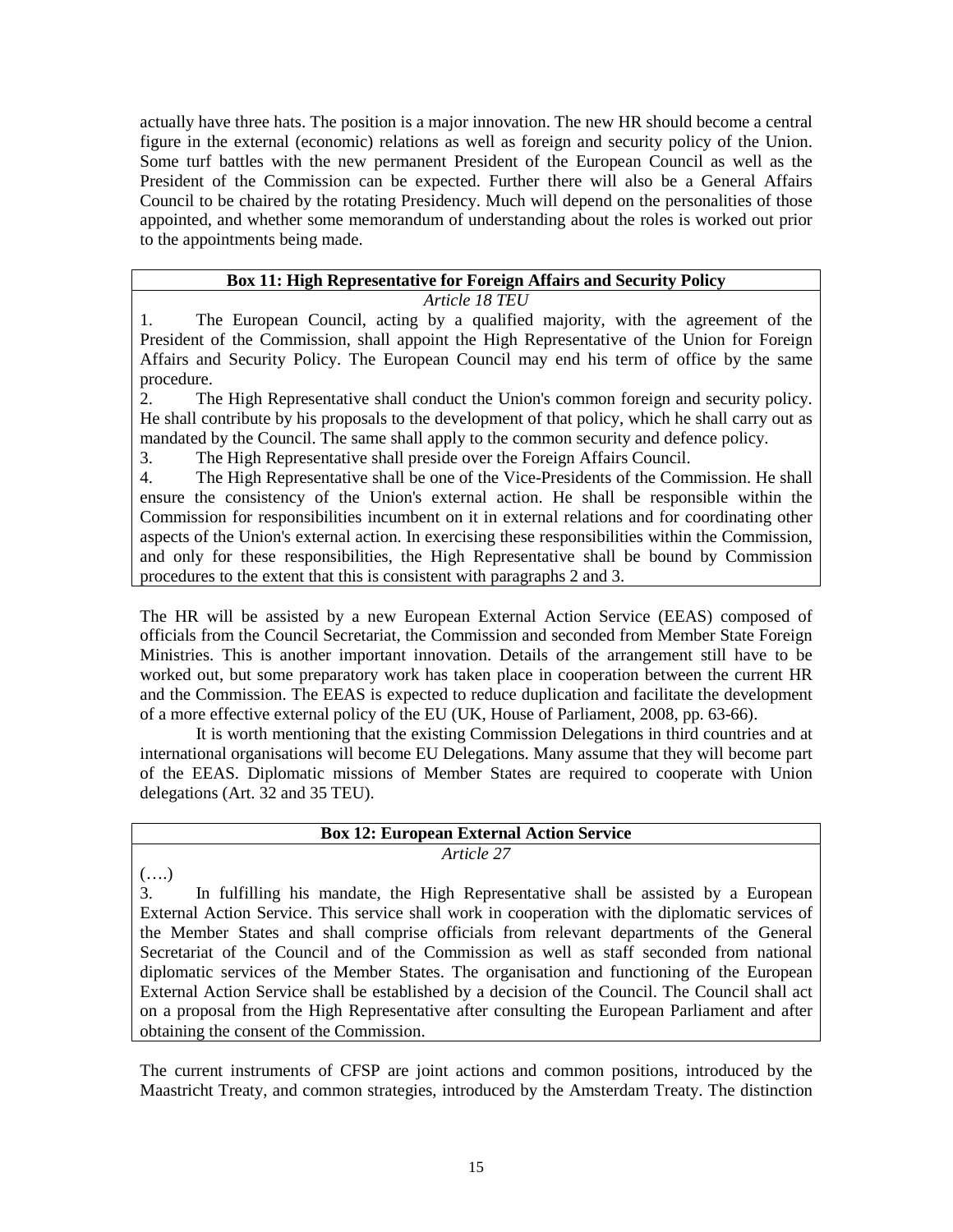between the three can sometimes be difficult in practice. The Lisbon Treaty instead talks about general guidelines and decisions. This at least is a simplification.

| <b>Box 13: Change in CFSP Instruments</b>        |                                               |
|--------------------------------------------------|-----------------------------------------------|
| Nice Treaty (consolidated)                       | Lisbon Treaty (consolidated)                  |
| Article 12                                       | Article 25                                    |
|                                                  | (ex Article 12 TEU)                           |
| The Union shall pursue the objectives set out in |                                               |
| Article 11 by:                                   | The Union shall conduct the common foreign    |
| — defining the principles of and general         | and security policy by:                       |
| guidelines for the common foreign and security   | defining the general guidelines;              |
| policy,                                          | adopting decisions defining:                  |
| — deciding on common strategies,                 | actions to be undertaken by the Union;        |
| — adopting joint actions,                        | positions to be taken by the Union;           |
| — adopting common positions,                     | arrangements for the implementation of the    |
| strengthening systematic cooperation             | decisions referred to in points (i) and (ii); |
| between Member States in the conduct of          | and by                                        |
| policy.                                          | strengthening systematic cooperation between  |
|                                                  | Member States in the conduct of policy.       |

The basic budget provisions of the Lisbon Treaty for CFSP remain the same as the current ones, where administrative expenses are charged to the Union budget, while operating expenses normally are charged to the Union budget, "except for such expenditure arising from operations having military or defence implications and cases where the Council acting unanimously decides otherwise" (art. 41(3) TEU). Financing military and defence operations can thus potentially be a problem. The Lisbon Treaty tries to help by adding provisions for urgent financing, including the setting up of a start-up fund.

# **Box 14: Budget provisions for CFSP**

*Article 41 TEU*

(….)

3. The Council shall adopt a decision establishing the specific procedures for guaranteeing rapid access to appropriations in the Union budget for urgent financing of initiatives in the framework of the common foreign and security policy, and in particular for preparatory activities for the tasks referred to in Article 42(1) and Article 43. It shall act after consulting the European Parliament.

Preparatory activities for the tasks referred to in Article 42(1) and Article 43 which are not charged to the Union budget shall be financed by a start-up fund made up of Member States' contributions.

The Council shall adopt by a qualified majority, on a proposal from the High Representative of the Union for Foreign Affairs and Security Policy, decisions establishing:

the procedures for setting up and financing the start-up fund, in particular the amounts allocated to the fund;

the procedures for administering the start-up fund;

the financial control procedures.

When the task planned in accordance with Article 42(1) and Article 43 cannot be charged to the Union budget, the Council shall authorise the High Representative to use the fund. The High Representative shall report to the Council on the implementation of this remit.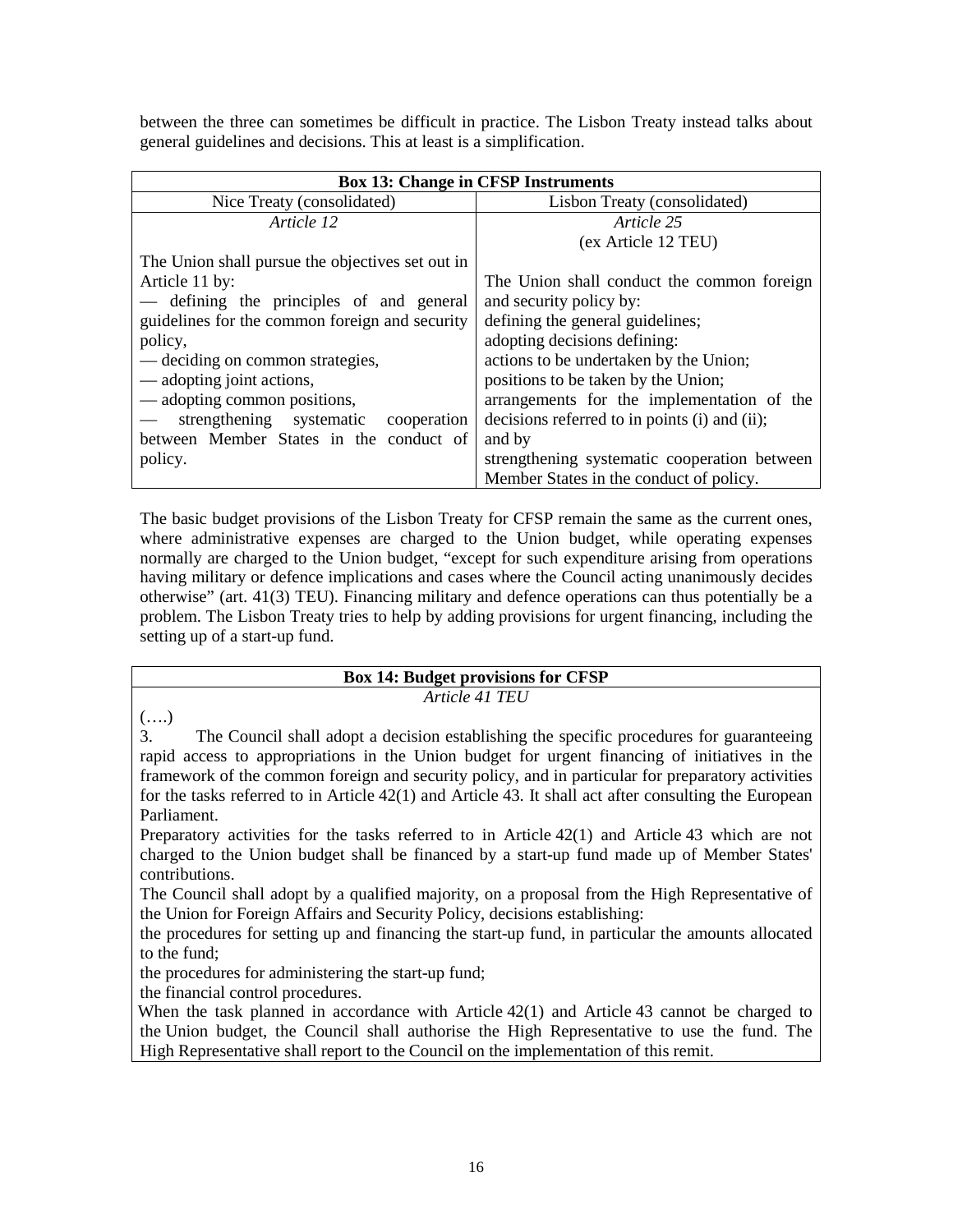## **Common Defence and Security Policy (CDSP)**

Common Defence and Security Policy (CDSP), which used to be called European Security and Defence Policy (ESDP), gets a more prominent place in the new treaty. The basic definition does not change much, but there is now a new emphasis on operational capacity including both civilian and military assets.

|                                                                                                  | <b>Box 15: Scope of CSDP</b>                                                            |
|--------------------------------------------------------------------------------------------------|-----------------------------------------------------------------------------------------|
| Treaty of Nice (consolidated)                                                                    | Treaty of Lisbon (consolidated)                                                         |
| Article 17TEU                                                                                    | Article 42                                                                              |
| 1. The common foreign and security policy                                                        | 1. The common security and defence policy                                               |
| shall include all questions relating to the                                                      | shall be an integral part of the common foreign                                         |
| security of the Union, including the progressive                                                 | and security policy. It shall provide the Union                                         |
| framing of a common defence policy, which                                                        | with an operational capacity drawing on                                                 |
| might lead to a common                                                                           | civilian and military assets. The Union may use                                         |
| defence, should the European Council so                                                          | them on missions outside the Union for peace-                                           |
| decide. It shall in that case recommend to the                                                   | keeping, conflict prevention and strengthening                                          |
| Member States the adoption of such a decision                                                    | international security in accordance with the                                           |
| with<br>accordance<br>their<br>respective<br>in                                                  | principles of the United Nations Charter. The                                           |
| constitutional requirements.                                                                     | performance of these tasks shall be undertaken                                          |
| The policy of the Union in accordance with                                                       | using capabilities provided by the Member                                               |
| this Article shall not prejudice the specific<br>character of the security and defence policy of | States.                                                                                 |
| certain Member States and shall respect the                                                      | 2. The common security and defence policy<br>shall include the progressive framing of a |
| obligations of certain Member States, which                                                      | common Union defence policy. This will lead                                             |
| see their common defence realised in the North                                                   | to a common defence, when the European                                                  |
| Atlantic Treaty Organisation (NATO), under                                                       | Council, acting unanimously, so decides. It                                             |
| the North Atlantic Treaty and be compatible                                                      | shall in that case recommend to the Member                                              |
| with the common security and defence policy                                                      | States the adoption of such a decision in                                               |
| established within that framework.                                                               | accordance with their respective constitutional                                         |
| The progressive framing of a common defence                                                      | requirements.                                                                           |
| policy will be supported, as Member States                                                       | The policy of the Union in accordance with this                                         |
| consider appropriate, by cooperation between                                                     | Section shall not prejudice the specific                                                |
| them in the field of armaments.                                                                  | character of the security and defence policy of                                         |
|                                                                                                  | certain Member States and shall respect the                                             |
|                                                                                                  | obligations of certain Member States, which                                             |
|                                                                                                  | see their common defence realised in the North                                          |
|                                                                                                  | Atlantic Treaty Organisation (NATO), under                                              |
|                                                                                                  | the North Atlantic Treaty and be compatible                                             |
|                                                                                                  | with the common security and defence policy                                             |
|                                                                                                  | established within that framework.                                                      |

The so-called Petersberg tasks, defined at a meeting of the Western European Union (WEU) in 1992, and included in the EU treaties by the Amsterdam Treaty, are extended to include joint disarmament operations, post-conflict stabilisation as well as "fight against terrorism, including by supporting third countries in combating terrorism in their territories." Both civilian and military means can be used.

| <b>Box 16: Extension of 'Petersberg' tasks</b> |                                 |
|------------------------------------------------|---------------------------------|
| Treaty of Nice (consolidated)                  | Treaty of Lisbon (consolidated) |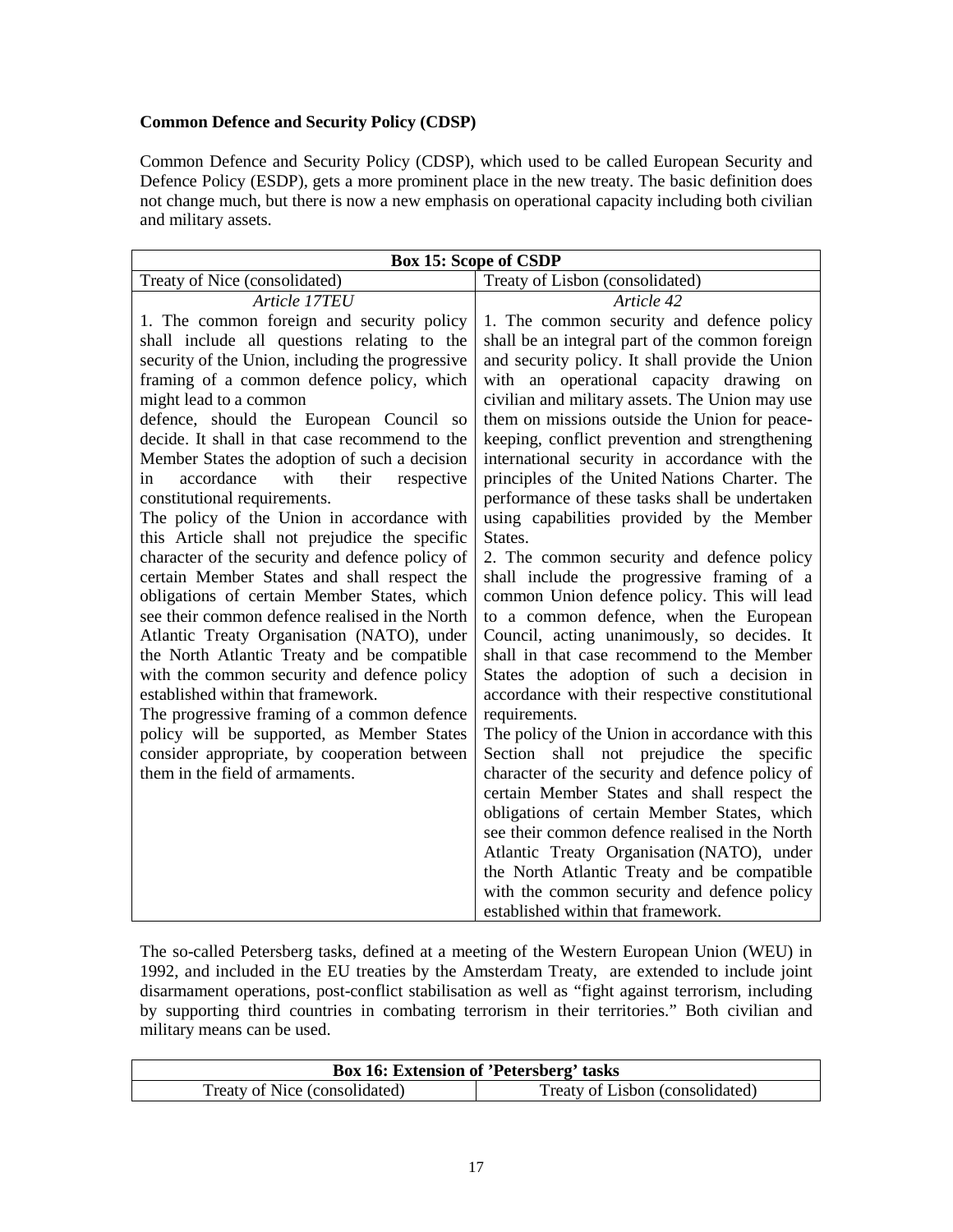| Article 17                                     | Article 43                                       |
|------------------------------------------------|--------------------------------------------------|
| $(\ldots)$                                     |                                                  |
| 2. Questions referred to in this Article shall | The tasks referred to in Article $42(1)$ ,<br>1. |
| include humanitarian and rescue tasks,         | in the course of which the Union may use         |
| peace keeping tasks and tasks of combat forces | civilian and military means, shall include joint |
| in crisis management, including peacemaking.   | disarmament operations, humanitarian and         |
|                                                | rescue tasks, military advice and assistance     |
|                                                | tasks, conflict prevention and peace-keeping     |
|                                                | tasks, tasks of combat forces in crisis          |
|                                                | management, including peace-making and           |
|                                                | post-conflict stabilisation. All these tasks may |
|                                                | contribute to the fight against terrorism,       |
|                                                | including by supporting third countries in       |
|                                                | combating terrorism in their territories.        |
|                                                |                                                  |

The emphasis on operational capacity has led to the establishment of a European Defence Agency. In fact, this agency has already been established in 2004.

| <b>Box 17: European Defence Agency (EDA)</b> |  |
|----------------------------------------------|--|
| Article 42                                   |  |
|                                              |  |

(….)

3. Member States shall make civilian and military capabilities available to the Union for the implementation of the common security and defence policy, to contribute to the objectives defined by the Council. Those Member States which together establish multinational forces may also make them available to the common security and defence policy.

Member States shall undertake progressively to improve their military capabilities. The Agency in the field of defence capabilities development, research, acquisition and armaments (hereinafter referred to as "the European Defence Agency") shall identify operational requirements, shall promote measures to satisfy those requirements, shall contribute to identifying and, where appropriate, implementing any measure needed to strengthen the industrial and technological base of the defence sector, shall participate in defining a European capabilities and armaments policy, and shall assist the Council in evaluating the improvement of military capabilities.

## **Flexibility Provisions in CFSP and CSDP**

The Lisbon Treaty will introduce more flexibility in CFSP, including CSDP. This is an important aspect of the treaty.

First, the Lisbon Treaty allows for 'enhanced cooperation' in all areas, including CFSP and CSDP (Art. 20 TEU). The current treaty does not allow for 'enhanced cooperation' in defence. Establishing enhanced cooperation will require a minimum of nine Member States (Art. 20(2) TEU), against eight currently. Enhanced cooperation in CFSP, including CSDP, further requires unanimity in the Council (Art. 329(2) TFEU).

| <b>Box 18: Enhanced cooperation in CFSP</b>                                              |
|------------------------------------------------------------------------------------------|
| Art. 329(2) TFEU                                                                         |
| $( \ldots )$                                                                             |
| 2. The request of the Member States which wish to establish enhanced cooperation between |
|                                                                                          |

themselves within the framework of the common foreign and security policy shall be addressed to the Council. It shall be forwarded to the High Representative of the Union for Foreign Affairs and Security Policy, who shall give an opinion on whether the enhanced cooperation proposed is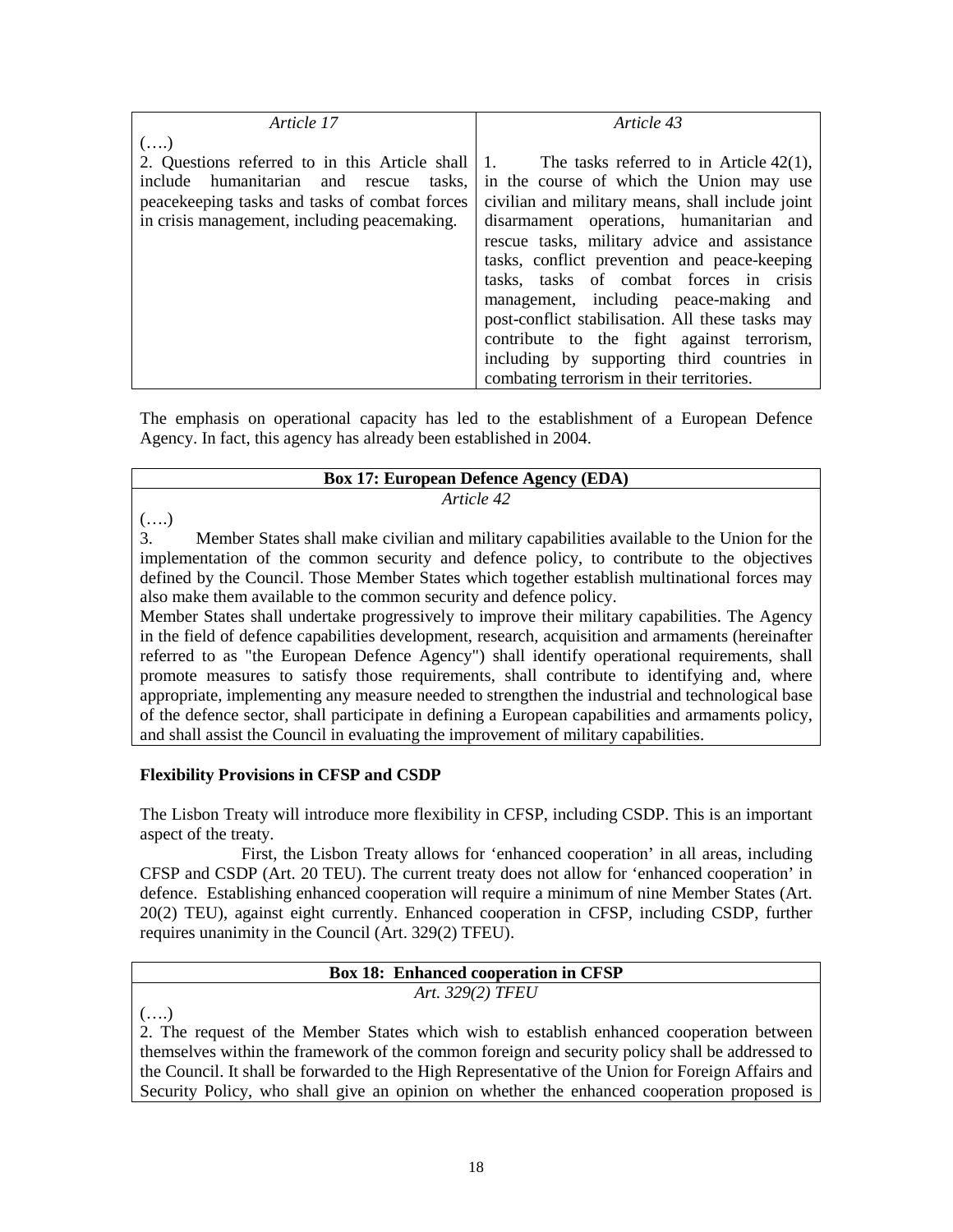consistent with the Union's common foreign and security policy, and to the Commission, which shall give its opinion in particular on whether the enhanced cooperation proposed is consistent with other Union policies. It shall also be forwarded to the European Parliament for information. Authorisation to proceed with enhanced cooperation shall be granted by a decision of the Council acting unanimously.

The Lisbon Treaty also introduces the new concept of 'permanent structured cooperation' in the defence area. This is considered an important innovation by many observers (e.g. Angelet and Vrailas, 2008). Contrary to 'enhanced cooperation' it does not require unanimity to be established, but a QMV. The idea is that Member States with greater willingness and capacity in the area of defence 'shall' go together in some kind of closer cooperation of a more permanent kind. This cooperation is geared towards increasing the military capabilities of the Member States and thus the Union.

## **Box 19: Permanent Structured Cooperation** *Article 42 TEU*

(….)

6. Those Member States whose military capabilities fulfil higher criteria and which have made more binding commitments to one another in this area with a view to the most demanding missions shall establish permanent structured cooperation within the Union framework. Such cooperation shall be governed by Article 46 [established by QMV, but governed by unanimity among participating states]. It shall not affect the provisions of Article 43 [concerning tasks].

'Constructive abstention' mentioned above, and which is not new, can also be seen as a kind of flexibility, but more *ad hoc*.

More importantly, for the expanded Petersberg tasks, the Lisbon Treaty mentions the possibility of entrusting "the implementation of a task to a group of Member States which are willing and have the necessary capability for such a task" (Art. 44 TEU). Such a group is often referred to as a 'coalition of the able and willing.'

## **Box 20: Entrustment of task to a group of states** *Art. 44 TEU* 1. Within the framework of the decisions adopted in accordance with Article 43, the Council may entrust the implementation of a task to a group of Member States which are willing and have the necessary capability for such a task. Those Member States, in association with the High Representative of the Union for Foreign Affairs and Security Policy, shall agree among themselves on the management of the task.

All in all there are now a number of flexibility provisions which can be applied in the areas of CFSP and CSDP.

## **Mutual Defence and Solidarity**

A somewhat controversial new mutual defence or mutual assistance clause has been added to the treaties by the Lisbon Treaty (Art. 42 TEU). The language can resemble the collective defence articles of the WEU and NATO treaties. Notice the provisos though. The obligation of assistance "shall not prejudice the specific character of the security and defence policy of certain Member States", read non-aligned Member States. Further, commitments must be consistent with NATO commitments, a stipulation considered important by the more pro-Atlantic Member States, including the UK.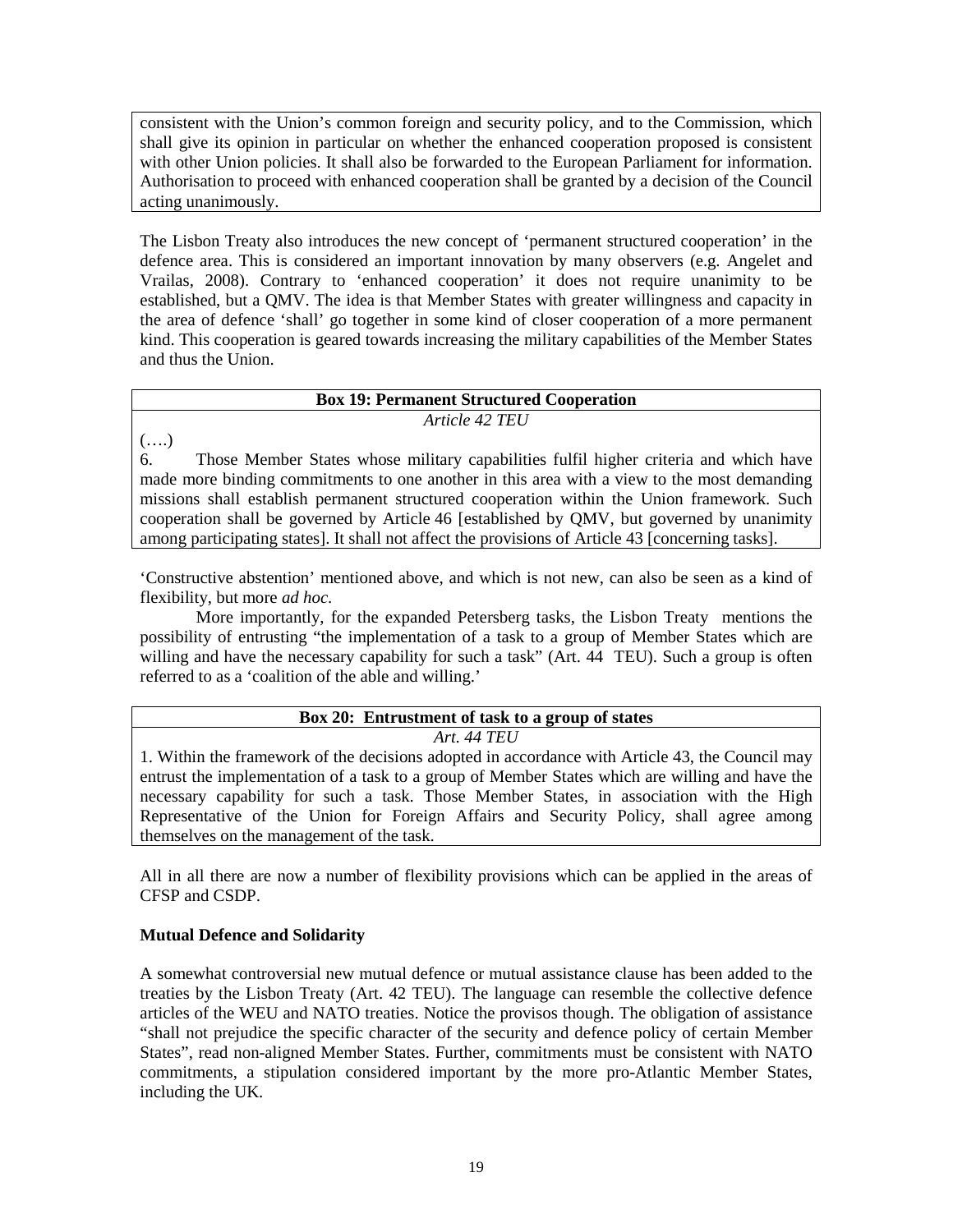## **Box 21: Mutual assistance clause** *Article 42 TEU*

(….)

7. If a Member State is the victim of armed aggression on its territory, the other Member States shall have towards it an obligation of aid and assistance by all the means in their power, in accordance with Article 51 of the United Nations Charter. This shall not prejudice the specific character of the security and defence policy of certain Member States.

Commitments and cooperation in this area shall be consistent with commitments under the North Atlantic Treaty Organisation, which, for those States which are members of it, remains the foundation of their collective defence and the forum for its implementation.

Finally, we should mention the new mutual solidarity clause, which is part of the TFEU. This deals with terrorist attacks against Member States or natural or man-made disasters in Member States. The article asks for solidarity and mobilisation of all instruments, including military resources. This is the Union's response to events like 9/11 in general and the terrorist bombings in Madrid and London in particular.

# **Box 22: Mutual solidarity clause** *Article 222 TFEU*

1. The Union and its Member States shall act jointly in a spirit of solidarity if a Member State is the object of a terrorist attack or the victim of a natural or man-made disaster. The Union shall mobilise all the instruments at its disposal, including the military resources made available by the Member States, to:

– prevent the terrorist threat in the territory of the Member States;

protect democratic institutions and the civilian population from any terrorist attack;

assist a Member State in its territory, at the request of its political authorities, in the event of a terrorist attack;

assist a Member State in its territory, at the request of its political authorities, in the event of a natural or man-made disaster.

2. Should a Member State be the object of a terrorist attack or the victim of a natural or man-made disaster, the other Member States shall assist it at the request of its political authorities. To that end, the Member States shall coordinate between themselves in the Council.

## **Significance of Changes**

If 'institutions matter,' as claimed by many social scientists, the Lisbon Treaty should be expected to produce more efficiency and legitimacy in general and more coherence and effectiveness in the Union's external action.

The extended use of the so-called ordinary legislative procedure involving the EP more should in principle produce more 'input' or procedural legitimacy.

The increased use of QMV in the Council should increase efficiency, which in turn may also be good for legitimacy to the extent that grid-lock can be avoided or at least be reduced ('output' legitimacy).

 The new permanent President of the European Council should be able to give the EU more continuity and direction.

The new triple-hatted HR should bring more coherence to external action. The EEAS and EDA are important new agencies that should help increase the capacity for external action, by providing information, analysis and increased capabilities. If the Member States are willing to use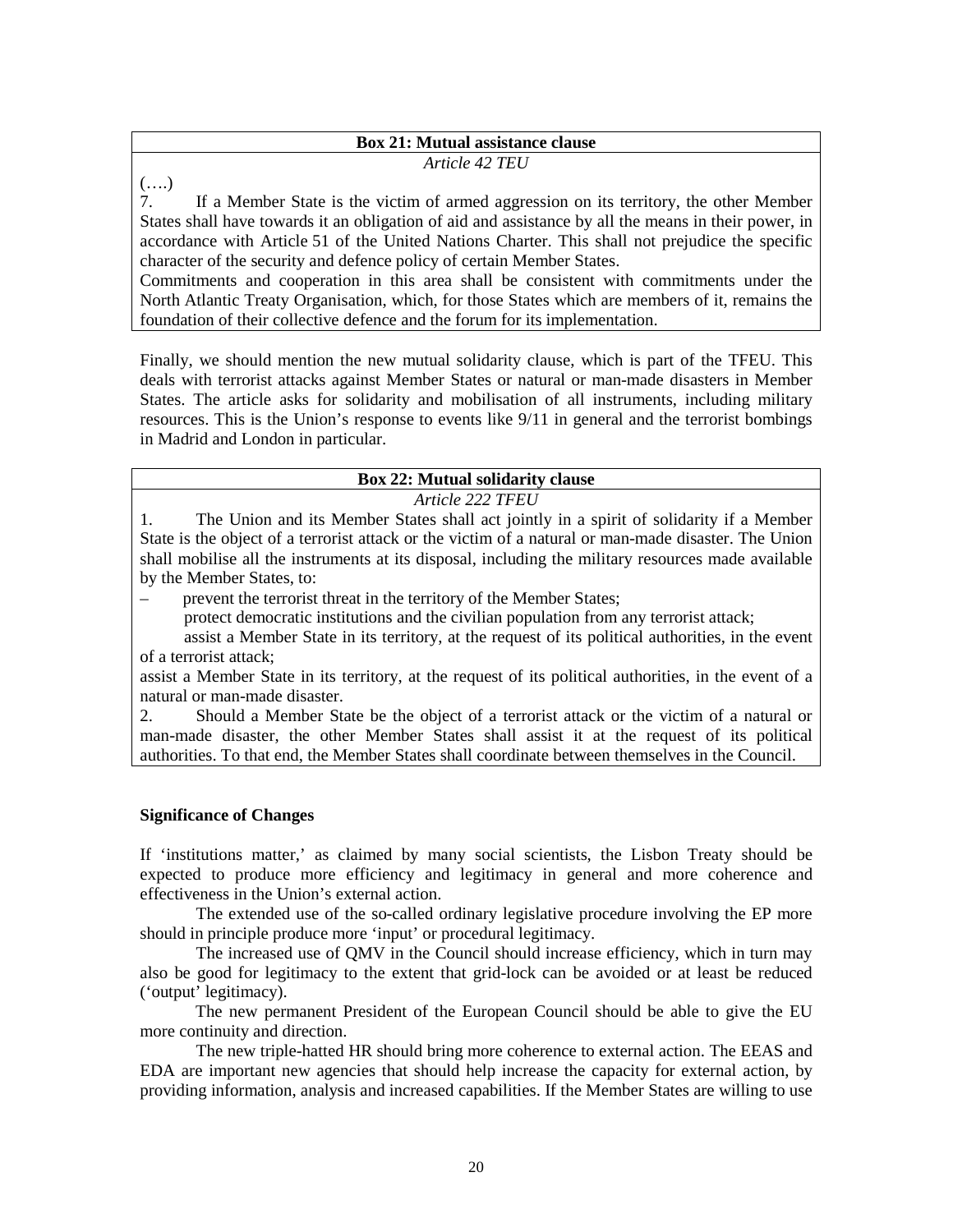QMV the possibility is there in the treaty also for CFSP, although still based on preceding unanimity in the European Council, where the Union's strategic interests are defined. In the end much will depend on the political will of the Member States. As long as unanimity dominates you have 27 veto points in EU-27, and you will have more in the future as the Union will move on and take in more Member States.

The EU is promising much in its treaties. The list of objectives, values and good intentions is long. But the Member States have ring-fenced CFSP in the Treaty. It remains intergovernmental. So the discrepancy between rhetoric and action will most likely remain considerable. Those who favour increased capacity for international action of the EU can hope that there will be a convergence of interests among the Member States. Interaction, actor socialisation and learning processes may gradually produce collective European identities among foreign policy decision-makers in Europe, which in turn may affect interests. But the rationale of collective action will then still have to be communicated to the European publics in a convincing way.

The Lisbon Treaty has also increased the possibility of some Member States going ahead without waiting for the laggards. Flexibility, multi-speed integration, in various forms, have contributed to the integration process in the past, so why not in other areas, including CFSP? Schengen cooperation started among a small group of five states. Today it involves most Member States. Economic and Monetary Union (EMU) did not include all Member States at the outset, but the number of participating states has increased since 1999, when the single currency was introduced, and more Member States are expected to join in the coming years. This is why the increased possibility of flexibility in CFSP may also turn out to be a useful tool in the future.

In the area of defence in particular we know that things will only move once France and the UK have agreed and preferably Germany has joined. Then other Member States may 'bandwagon.' The development of a common defence policy, made possible by the Treaty of Maastricht, only started after the historic meeting of minds at the Franco-British summit at Saint Malo in 1998 (see for instance Howorth, 2007). Then things suddenly moved very fast. But it may be that a kind of plateau has been reached now and that further incentives and instruments are needed. The Lisbon Treaty has added to the toolbox, but it cannot change the constraints of domestic politics. National leadership is also required.

## **Bibliography**

Alecu de Flers, Nicole (2008), "The Provisions on CFSP and CSDP in the Lisbon Reform Treaty: Stumbling Blocks or Milestones?," *Hebrew University International Law Research Paper* No. 08-08 (September 3). [http://papers.ssrn.com/sol3/papers.cfm?abstract\\_id=1262921](http://papers.ssrn.com/sol3/papers.cfm?abstract_id=1262921)

Angelet, Bruno and Ioannis Vrailas (2008), *European Defence in the Wake of the Lisbon Treaty.* Egmont Paper 21. (May). Brussels: Royal Institute for International Relations.

Council of the European Union (2004a), *Draft treaty establishing a Constitution for Europe as approved by the Intergovernmental Conference on 18 June 2004. Vol. I. Treaties.* July.

Council of the European Union (2004b), *Draft treaty establishing a Constitution for Europe as approved by the Intergovernmental Conference on 18 June 2004. Vol.II. Protocols, Declarations.* July.

Council of the European Union (2007), "IGC 2007 Mandate," POLGEN 74. Brussels, 26 June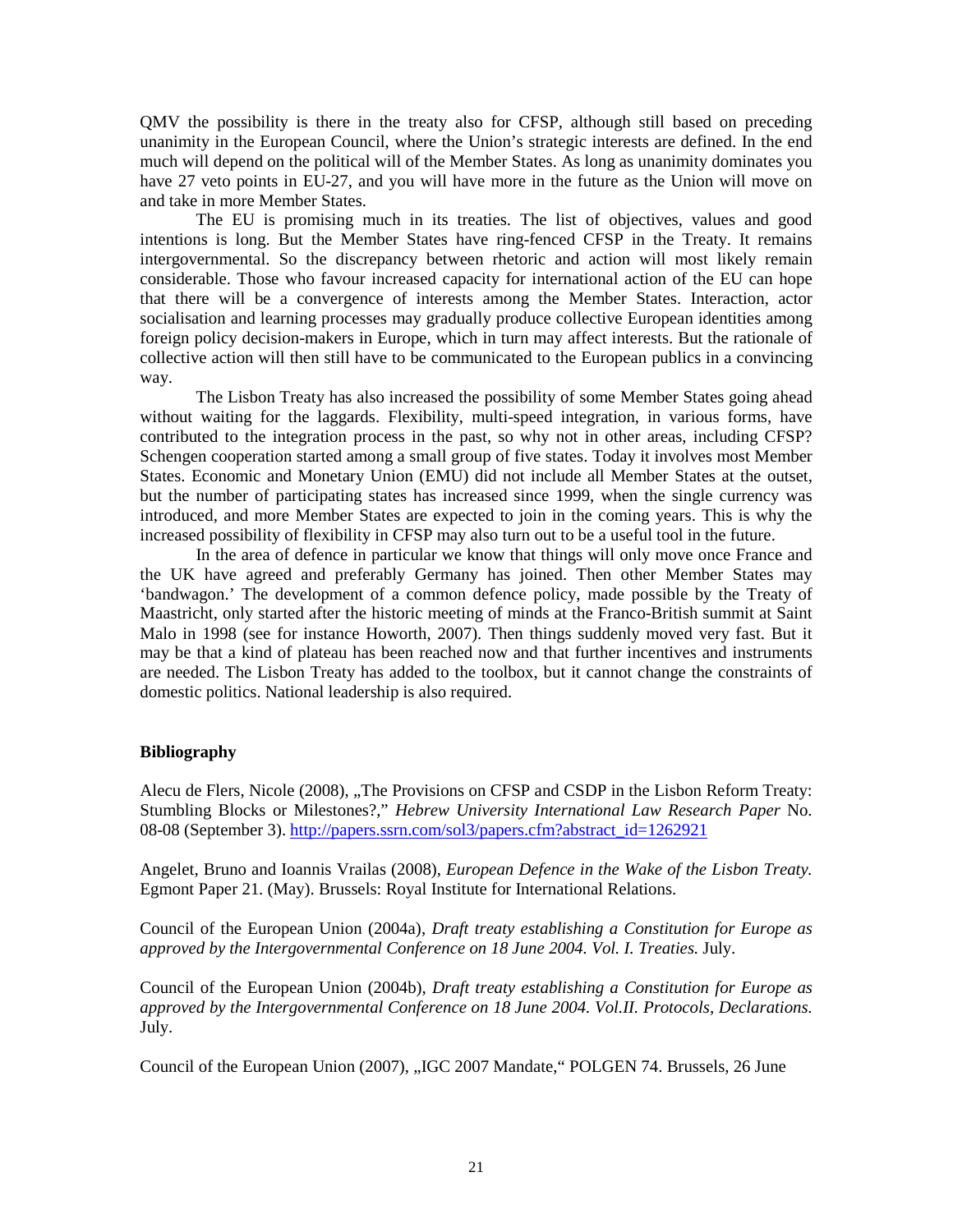Dagand, Sophie (2007), "The impact of the Lisbon Treaty on CFSP and ESDP," *European Security Review*. No. 37 (February). Brussels: ISIS Europe. [http://www.isis-europe.org/pdf/2008\\_artrel\\_150\\_esr37tol-mar08.pdf](http://www.isis-europe.org/pdf/2008_artrel_150_esr37tol-mar08.pdf)

De Poncins, Étienne (2008), *Le traité de Lisbonne en 27 clés.* Paris : Éditions Lignes de Repères.

Devuyst, Youri (2008), "The European Union's Institutional Balance after the Treaty of Lisbon: 'Community Method' and 'Democratic Deficit' Reassessed," *Georgetown Journal of International Law.* Vol. 39, No. 2 (Winter), pp.247-325.

European Convention (2003), *Draft Treaty Establishing a Constitution for Europe.* Luxembourg: Office for Official Publications of the European Communities.

European Parliament (2008a), Directorate General External Policies of the Union, Policy Department External Policies, "The Impact of the Lisbon Treaty on ESDP," Briefing Paper. January.<http://www.statewatch.org/news/2008/feb/ep-esdp-lisbon.pdf>

European Parliament (2008b), Directorate General External Policies of the Union, Policy Department External Policies, "The Lisbon Treaty and its Implications for CFSP/ESDP," Briefing Paper. Brussels, February. [http://www.statewatch.org/news/2008/feb/ep-esdp-lisbon](http://www.statewatch.org/news/2008/feb/ep-esdp-lisbon-study.pdf)[study.pdf](http://www.statewatch.org/news/2008/feb/ep-esdp-lisbon-study.pdf)

European Union (2007), "Treaty of Lisbon amending the Treaty on European Union and the Treaty establishing the European Community, signed at Lisbon, 13 December 2007," *Official Journal of the European Union* C306, 17 December.

European Union (2008), "Consolidated versions of the Treaty on European Union and the Treaty on the Functioning of the European Union," *Official Journal of the European Union* C115, 9 May.

Finland (2008), "Regeringens proposition till Riksdagen med förslag om godkännande av Lissabonfördraget om ändring av fördraget om Europeiska unionen och fördraget om upprättandet av Europeiska gemenskapen och till lag om sättande i kraft av de bestämmelser i fördraget som hör til området för lagstiftningen," RP 23/2008 rd. Helsinki.

Griller, Stefan and Jacques Ziller, eds. (2008), *The Lisbon Treaty: EU Constitutionalism without a Constitutional Treaty?* Vienna: Springer Verlag.

Howorth, Jolyon (2007), *Security and Defence Policy in the European Union.* Houndmills: Palgrave Macmillan.

Hughes, Kirsty (2008), *Shaping Lisbon's Legacy: Who will make Foreign Policy.* Paris: Friends of Europe.

Justaert, Arnout and Skander Nasra (2008), "EU Foreign Policy: Exploring the integrative potential of the Lisbon Treaty," *IIEB Working Paper* No. 32 (July). <http://soc.kuleuven.be/iieb/docs/wp/IIEBWP032.pdf>

Laursen, Finn, ed. (2008), *The Rise and Fall of the EU's Constitutional Treaty.* Leiden: Martinus Nijhoff Publishers.